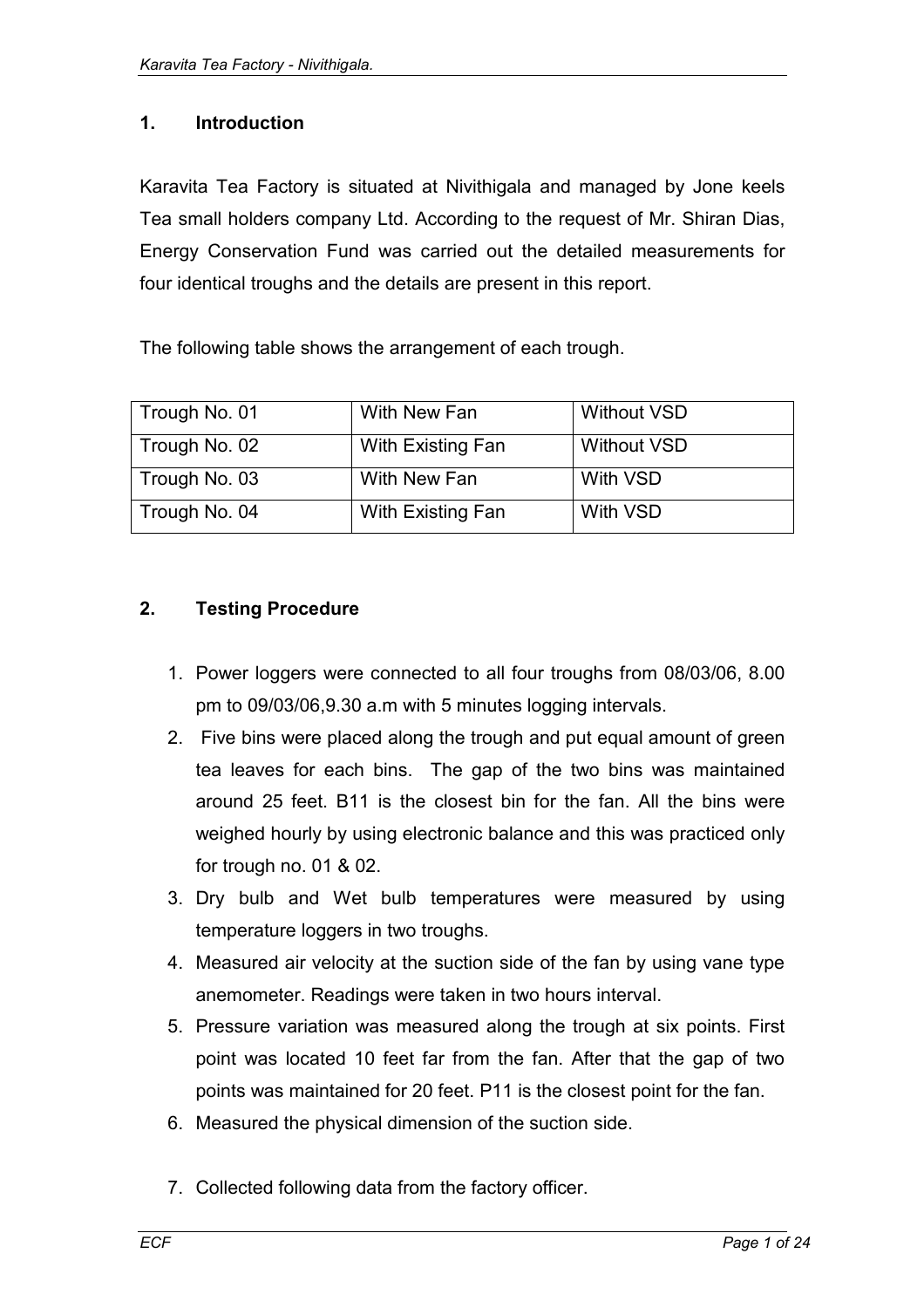- Amount of Green Tea Leaves laid for trough no 01 & 02
- Amount of Withered Leaves from trough no 01 & 02

## **3. Trough Arrangements**

The following figure shows the testing trough arrangements.



# **4. Specification of the Fans**

| No of Blades          | 6 No's      | 6 No's     |
|-----------------------|-------------|------------|
| <b>Blade Material</b> | Fiber glass | Alluminium |
| <b>Rated Power</b>    | 5 kW        | 15 HP      |

#### **5. Instruments Used for Testing**

The following instruments were used for measurements.

- Power loggers- ELOG (E 4368)
- Temperature loggers- TESTO (175 T3)
- Vane type Anemometer
- Pressure meter
- Electronic Balance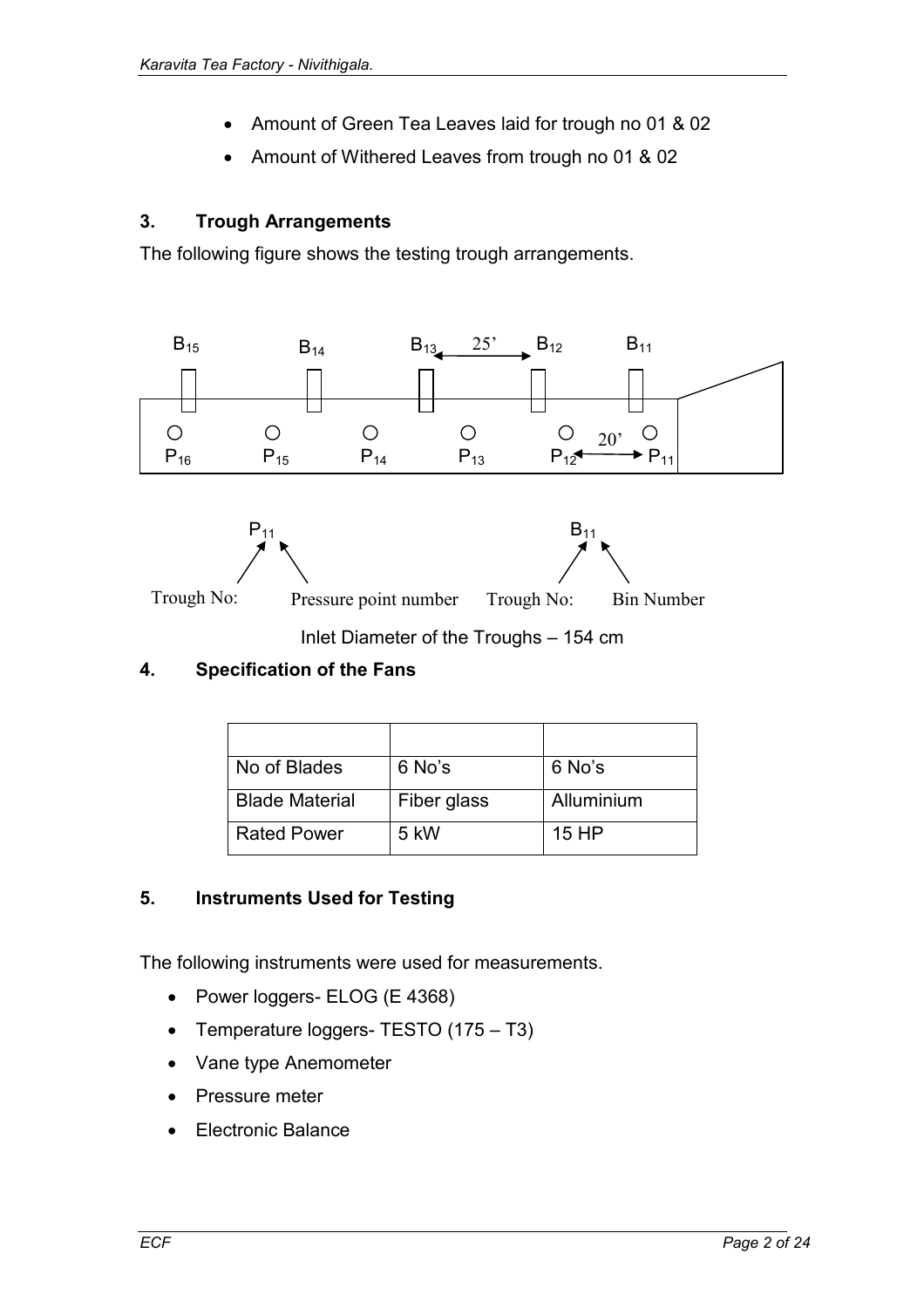# **6. Test Results**

The troughs No 01, 02, 03 & 04 were selected for detail testing. New fan was installed to the trough no 01 & 03. The other two troughs (No 02 & 04) were operated with existing fan. Trough No 03 & 04 operated with Variable Speed Drives (VSD). Basic data required for the test was obtained by measuring the actual values.

# **6.1 Electricity Consumption of fan motor**



The electricity demand variation is illustrated in the following figure.

Fig.01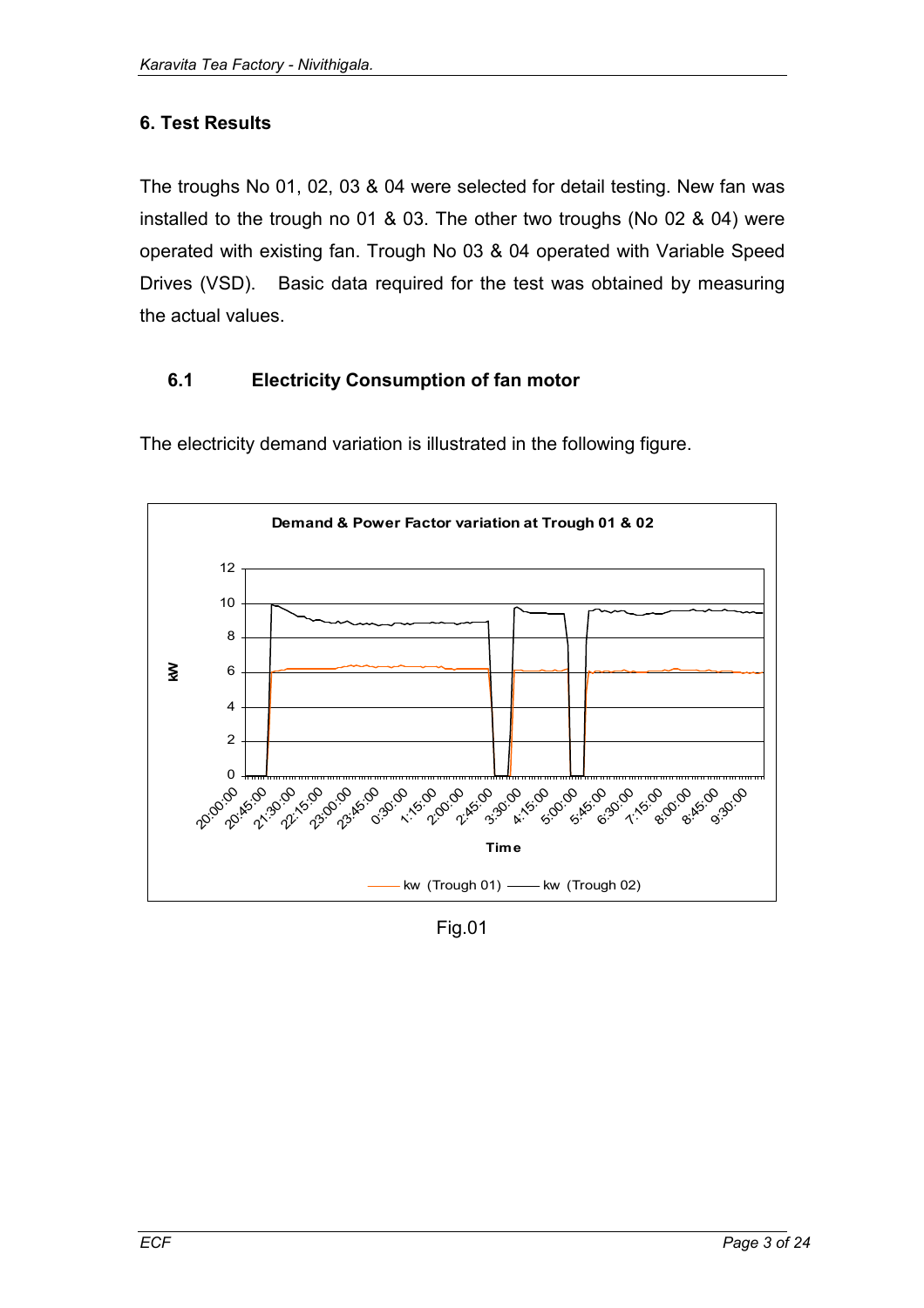![](_page_3_Figure_1.jpeg)

Fig. 02

# **6.2 Trough inside Pressure**

The following graphs were shows the variation along the trough.

![](_page_3_Figure_5.jpeg)

Fig.03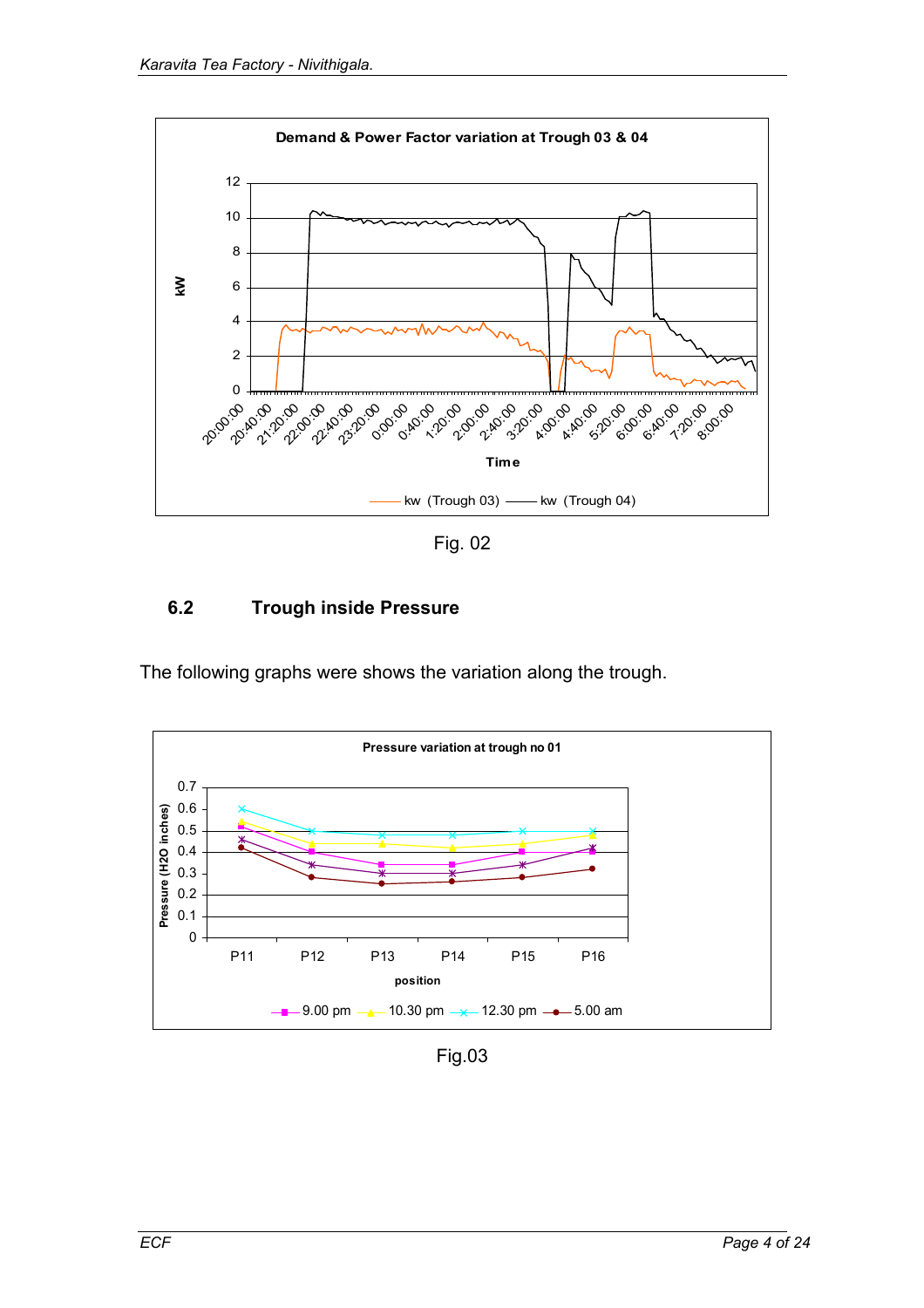![](_page_4_Figure_1.jpeg)

Fig. 04

#### **6.3 Moisture Reduction Rate**

The Moisture reduction rate of each bins (As a % of initial weight) are illustrated as follows.

![](_page_4_Figure_5.jpeg)

Fig. 05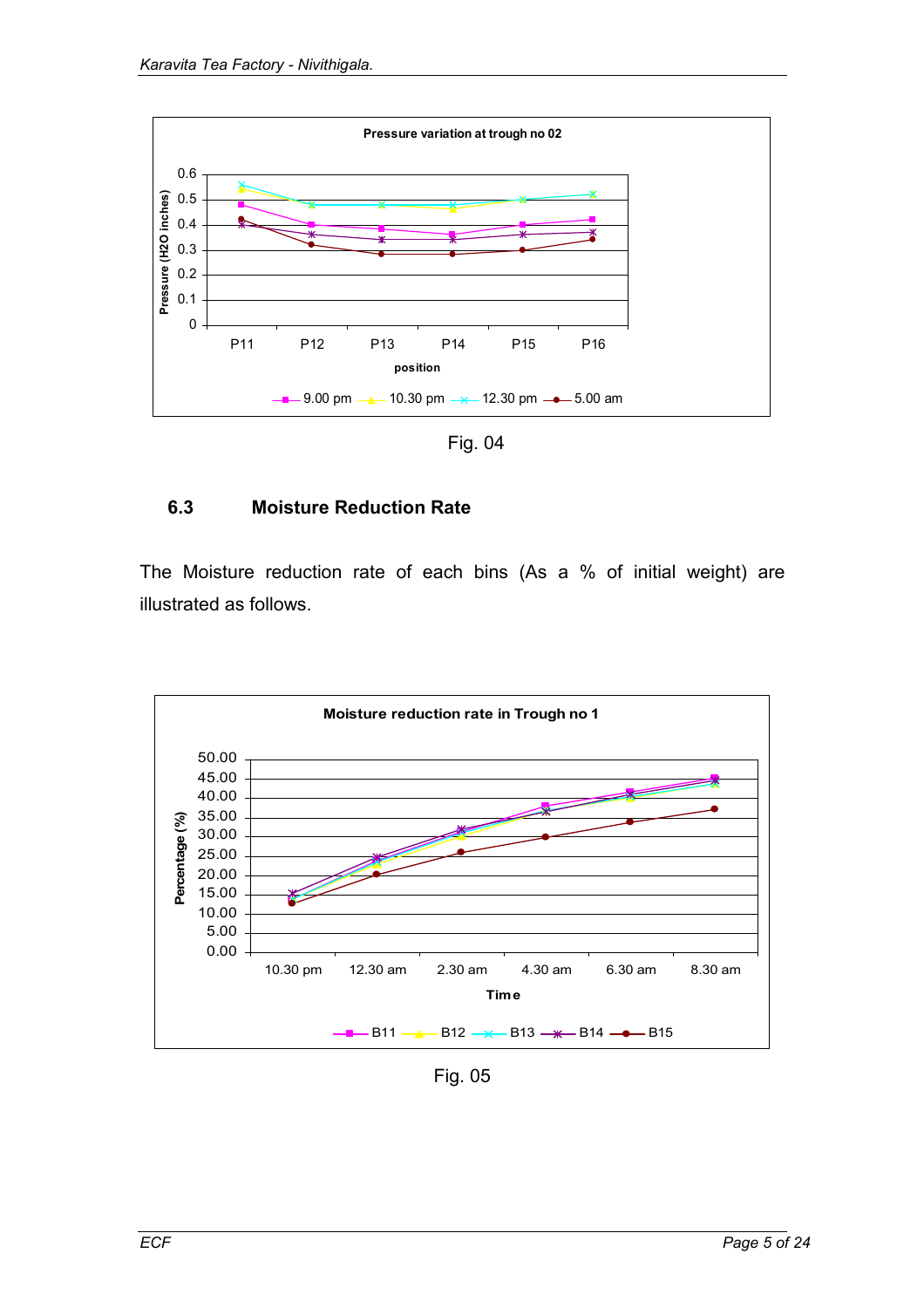![](_page_5_Figure_1.jpeg)

| Total green tea leaves for trough no. 02 |              | 1500 kg |
|------------------------------------------|--------------|---------|
| Withered leaf from trough no. 02         | $\mathbf{r}$ | 840 kg  |

# **6.4 Velocity at the Trough inlet**

The following graph shows the velocity variation during the withering cycle.

![](_page_5_Figure_5.jpeg)

Fig. 07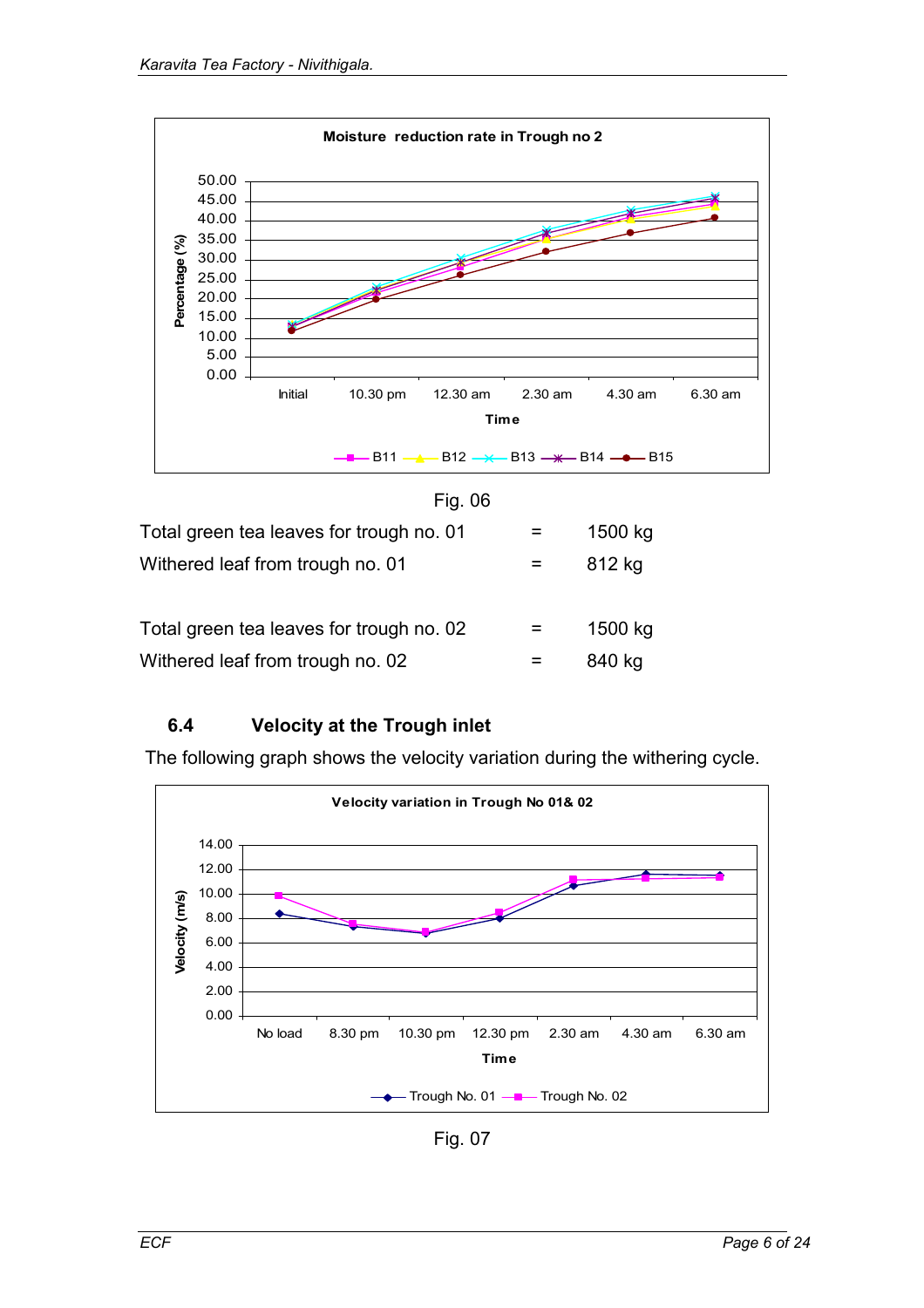## **6.5 Trough inside Temperature**

Dry Bulb Temperature and Wet bulb Temperature variations illustrated as follows.

![](_page_6_Figure_3.jpeg)

Fig. 09

![](_page_6_Figure_5.jpeg)

Fig. 10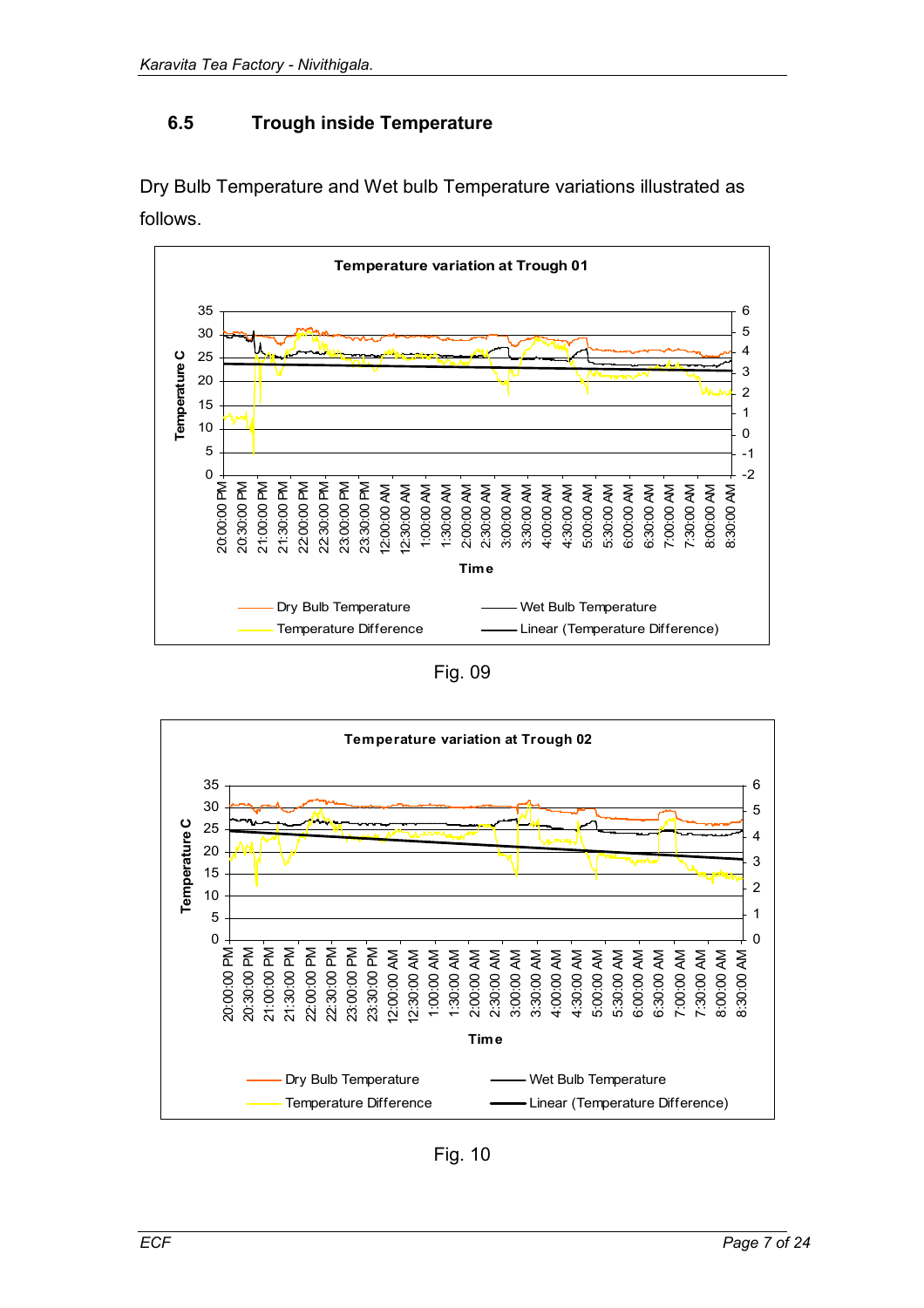## **7 Observations**

- Power (kW) Consumption of the trough No 01 is 33.8% less than trough No 02.
- Energy (kWh) Consumption of the trough No 01 is 31% less than trough No 02.
- Pressure variations of both troughs are almost equal.
- Amount of moisture loss in trough No 02 is less than trough No 01.
- Air flow rate of trough No 01 is 3.3% less than trough No 02.

|                  | Air flow with no Load | Air flow with                    |  |  |  |
|------------------|-----------------------|----------------------------------|--|--|--|
| <b>Trough No</b> | (CFM)                 | Load(Just after<br>loading (CFM) |  |  |  |
|                  | 33,706                | 29,493                           |  |  |  |
|                  | 39,477                | 30,240                           |  |  |  |

**Table 1 Air Flow Rate of the Troughs** 

#### **Table 2**

#### **Specific Energy Consumption**

| <b>Trough No</b> | <b>Specific Energy</b><br><b>Consumption (kWh/100 kg)</b> |
|------------------|-----------------------------------------------------------|
|                  | 9 21                                                      |
|                  | 13.35                                                     |

#### **8 Comment & Recommendations**

Energy saving potential of the new fan and motor is 31% less than the existing withering fan. In this case fan is new and motor also new and give combine performance. So it is subjected to do another test with existing 15 HP motor to identify the performance of new fan itself compared to older system.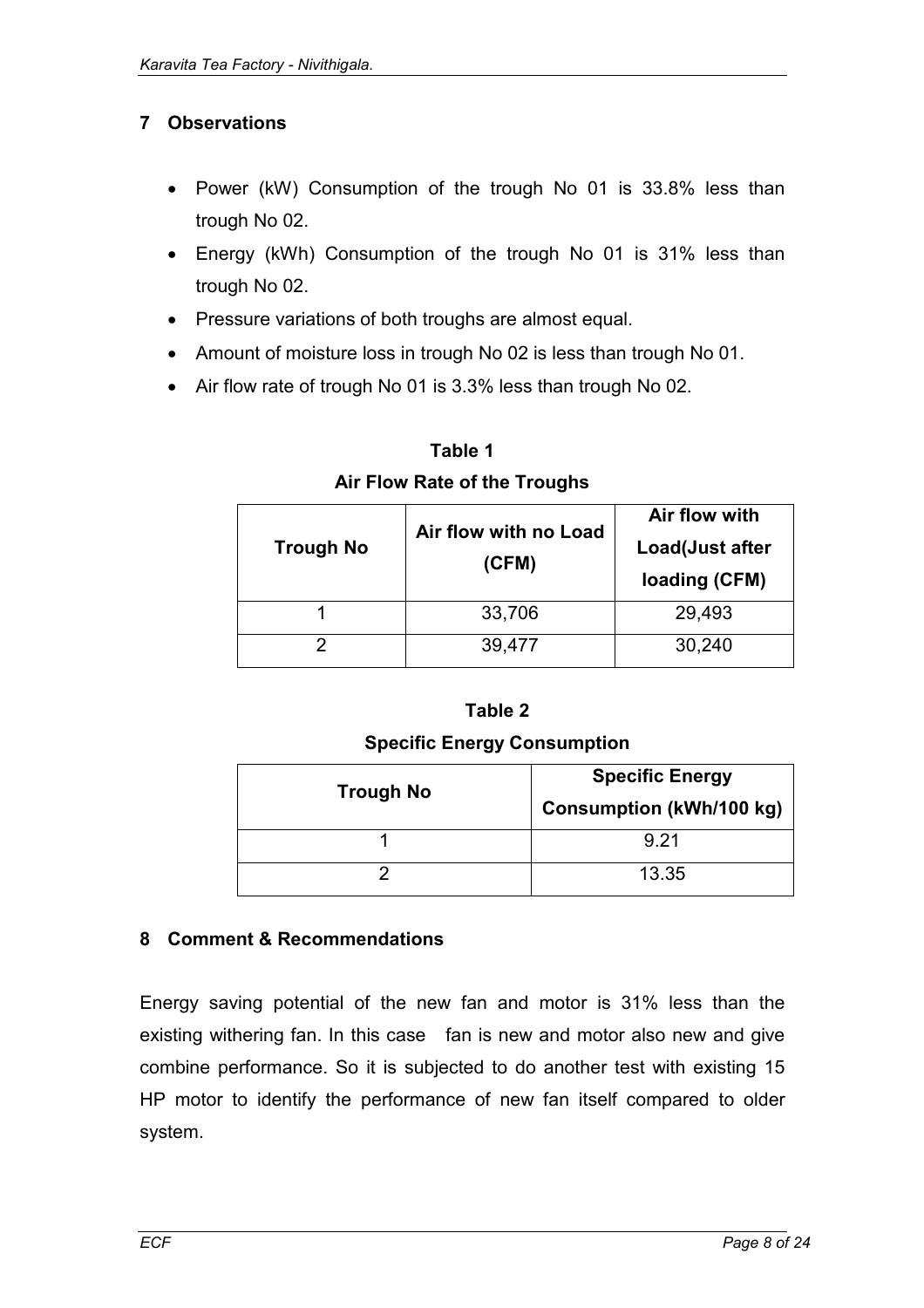Further more there are withering fans which consume less energy than this improved system. So it is better to carry out a detail study on these products and try to reduce the energy consumption further in this system.

Signed

*M.M.R.Pathmasiri*  B.Sc.Eng. (Hons), M.Eng., C.Eng., MIE(SL) Director (Energy Management)

*Eng.Harsha Wikramasinghe*  B.Sc.Eng. (Hons), MBA., C.Eng., MIE(SL) General Manager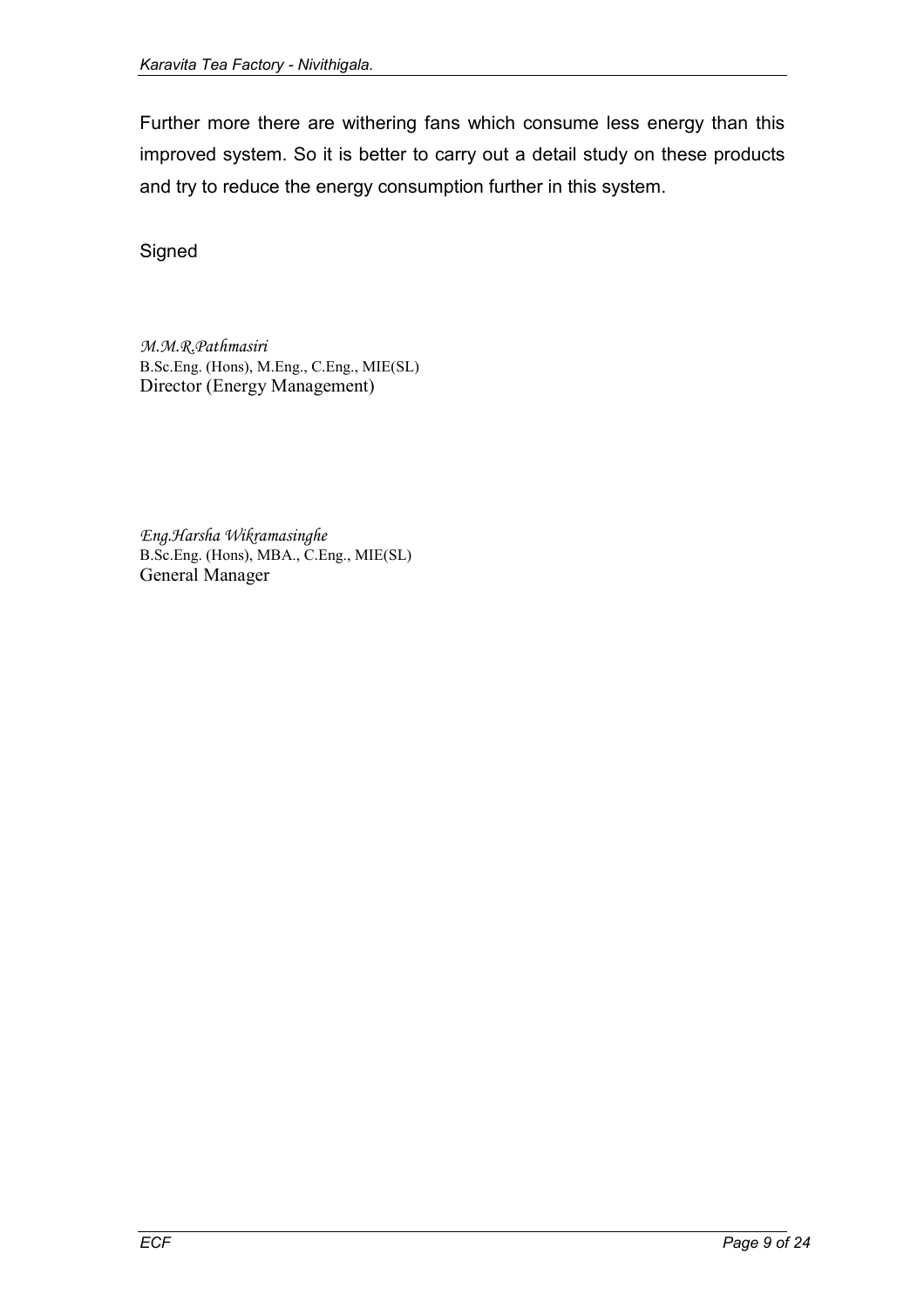# **Appendix**

# **1. Electricity Data**

| Trough No 01 with New Fan |          |             |              |             |             |                   |                    |            |                     |  |
|---------------------------|----------|-------------|--------------|-------------|-------------|-------------------|--------------------|------------|---------------------|--|
| Record                    | Record   | Record      | Chan 5       | Chan 5      | Chan 5      | Chan 5            | Chan 5             | Chan<br>5  | Chan 5              |  |
| Number                    | Date     | End<br>Time | Avg.<br>Volt | Avg.<br>Amp | KW<br>Hours | Avg.<br><b>KW</b> | Avg.<br><b>KVA</b> | Avg.<br>PF | Avg.<br><b>KVAR</b> |  |
| 1                         | 3/8/2006 | 18:35:00    | 222.6        | 28.07       | 0.48        | 5.756             | 6.249              | 0.92       | 2.412               |  |
| $\overline{c}$            | 3/8/2006 | 18:40:00    | 224.8        | 27.86       | 0.48        | 5.765             | 6.262              | 0.92       | 2.429               |  |
| 3                         | 3/8/2006 | 18:45:00    | 225.9        | 11.27       | 0.196       | 2.352             | 2.544              | 0.92       | 0.957               |  |
| 4                         | 3/8/2006 | 18:50:00    | 226.1        | 0           | 0           | 0                 | 0                  | 1          | 0                   |  |
| 5                         | 3/8/2006 | 18:55:00    | 225.5        | 0           | 0           | 0                 | 0                  | 1          | 0                   |  |
| 6                         | 3/8/2006 | 19:00:00    | 224.6        | 0           | 0           | 0                 | 0                  | 1          | 0                   |  |
| $\overline{7}$            | 3/8/2006 | 19:05:00    | 225          | 0           | 0           | 0                 | $\mathbf 0$        | 1          | 0                   |  |
| 8                         | 3/8/2006 | 19:10:00    | 225.7        | $\pmb{0}$   | 0           | 0                 | $\pmb{0}$          | 1          | 0                   |  |
| 9                         | 3/8/2006 | 19:15:00    | 224.6        | 0           | 0           | 0                 | $\mathbf 0$        | 1          | 0                   |  |
| 10                        | 3/8/2006 | 19:20:00    | 223.9        | 0           | 0           | 0                 | 0                  | 1          | 0                   |  |
| 11                        | 3/8/2006 | 19:25:00    | 222.4        | 0           | 0           | 0                 | 0                  | 1          | 0                   |  |
| 12                        | 3/8/2006 | 19:30:00    | 222          | 0           | 0           | 0                 | 0                  | 1          | 0                   |  |
| 13                        | 3/8/2006 | 19:35:00    | 0            | 0           | 0           | 0                 | 0                  | 1          | 0                   |  |
| 14                        | 3/8/2006 | 19:40:00    | 0            | 0           | 0           | 0                 | 0                  | 1          | 0                   |  |
| 15                        | 3/8/2006 | 19:45:00    | 0            | 0           | 0           | 0                 | 0                  | 1          | 0                   |  |
| 16                        | 3/8/2006 | 19:50:00    | 0            | 0           | 0           | 0                 | 0                  | 1          | 0                   |  |
| 17                        | 3/8/2006 | 19:55:00    | 0            | 0           | 0           | 0                 | 0                  | 1          | 0                   |  |
| 18                        | 3/8/2006 | 20:00:00    | 0            | 0           | 0           | 0                 | 0                  | 1          | 0                   |  |
| 19                        | 3/8/2006 | 20:05:00    | 0            | 0           | 0           | 0                 | $\pmb{0}$          | 1          | 0                   |  |
| 20                        | 3/8/2006 | 20:10:00    | 0            | 0           | 0           | 0                 | $\pmb{0}$          | 1          | 0                   |  |
| 21                        | 3/8/2006 | 20:15:00    | 0            | 0           | 0           | 0                 | $\mathbf 0$        | 1          | 0                   |  |
| 22                        | 3/8/2006 | 20:20:00    | 0            | 0           | 0           | 0                 | $\mathbf 0$        | 1          | 0                   |  |
| 23                        | 3/8/2006 | 20:25:00    | 0            | 0           | 0           | 0                 | 0                  | 1          | 0                   |  |
| 24                        | 3/8/2006 | 20:30:00    | 0            | 0           | 0           | 0                 | 0                  | 1          | 0                   |  |
| 25                        | 3/8/2006 | 20:35:00    | 85.1         | 13.69       | 0.2         | 2.399             | 2.913              | 0.82       | 1.647               |  |
| 26                        | 3/8/2006 | 20:40:00    | 212.2        | 34.26       | 0.5         | 6                 | 7.268              | 0.83       | 4.09                |  |
| 27                        | 3/8/2006 | 20:45:00    | 212.5        | 34.5        | 0.504       | 6.052             | 7.331              | 0.83       | 4.113               |  |
| 28                        | 3/8/2006 | 20:50:00    | 212.6        | 34.37       | 0.504       | 6.048             | 7.308              | 0.83       | 4.082               |  |
| 29                        | 3/8/2006 | 20:55:00    | 213.6        | 34.57       | 0.51        | 6.123             | 7.384              | 0.83       | 4.116               |  |
| 30                        | 3/8/2006 | 21:00:00    | 213.8        | 34.67       | 0.513       | 6.153             | 7.414              | 0.83       | 4.12                |  |
| 31                        | 3/8/2006 | 21:05:00    | 212.4        | 35.2        | 0.519       | 6.232             | 7.476              | 0.83       | 4.115               |  |
| 32                        | 3/8/2006 | 21:10:00    | 213          | 34.9        | 0.515       | 6.18              | 7.435              | 0.83       | 4.121               |  |
| 33                        | 3/8/2006 | 21:15:00    | 214.6        | 34.88       | 0.519       | 6.229             | 7.484              | 0.83       | 4.143               |  |
| 34                        | 3/8/2006 | 21:20:00    | 214.7        | 34.58       | 0.514       | 6.171             | 7.425              | 0.83       | 4.11                |  |
| 35                        | 3/8/2006 | 21:25:00    | 214.6        | 34.79       | 0.517       | 6.204             | 7.465              | 0.83       | 4.136               |  |
| 36                        | 3/8/2006 | 21:30:00    | 215.7        | 34.75       | 0.518       | 6.22              | 7.497              | 0.83       | 4.156               |  |
| 37                        | 3/8/2006 | 21:35:00    | 216.5        | 34.52       | 0.517       | 6.204             | 7.473              | 0.83       | 4.138               |  |
| 38                        | 3/8/2006 | 21:40:00    | 216.8        | 34.51       | 0.518       | 6.211             | 7.481              | 0.83       | 4.155               |  |
| 39                        | 3/8/2006 | 21:45:00    | 216.9        | 34.38       | 0.516       | 6.194             | 7.458              | 0.83       | 4.139               |  |
| 40                        | 3/8/2006 | 21:50:00    | 216.6        | 34.44       | 0.516       | 6.196             | 7.461              | 0.83       | 4.136               |  |
| 41                        | 3/8/2006 | 21:55:00    | 219.7        | 34.28       | 0.518       | 6.221             | 7.532              | 0.83       | 4.225               |  |
| 42                        | 3/8/2006 | 22:00:00    | 220.4        | 34.31       | 0.516       | 6.196             | 7.562              | 0.82       | 4.24                |  |
| 43                        | 3/8/2006 | 22:05:00    | 221.2        | 34.15       | 0.519       | 6.23              | 7.553              | 0.82       | 4.241               |  |
| 44                        | 3/8/2006 | 22:10:00    | 221.8        | 34.09       | 0.52        | 6.235             | 7.562              | 0.82       | 4.251               |  |
| 45                        | 3/8/2006 | 22:15:00    | 222.5        | 33.87       | 0.517       | 6.201             | 7.537              | 0.82       | 4.262               |  |
| 46                        | 3/8/2006 | 22:20:00    | 222.9        | 33.99       | 0.519       | 6.234             | 7.579              | 0.82       | 4.288               |  |
| 47                        | 3/8/2006 | 22:25:00    | 224.1        | 34.17       | 0.525       | 6.302             | 7.655              | 0.82       | 4.316               |  |
| 48                        | 3/8/2006 | 22:30:00    | 224.6        | 33.97       | 0.524       | 6.282             | 7.631              | 0.82       | 4.322               |  |
| 49                        | 3/8/2006 | 22:35:00    | 225.4        | 34.19       | 0.528       | 6.336             | 7.706              | 0.82       | 4.367               |  |
| 50                        | 3/8/2006 | 22:40:00    | 226          | 34.14       | 0.529       | 6.344             | 7.717              | 0.82       | 4.373               |  |
| 51                        | 3/8/2006 | 22:45:00    | 225.9        | 34.28       | 0.532       | 6.389             | 7.742              | 0.83       | 4.353               |  |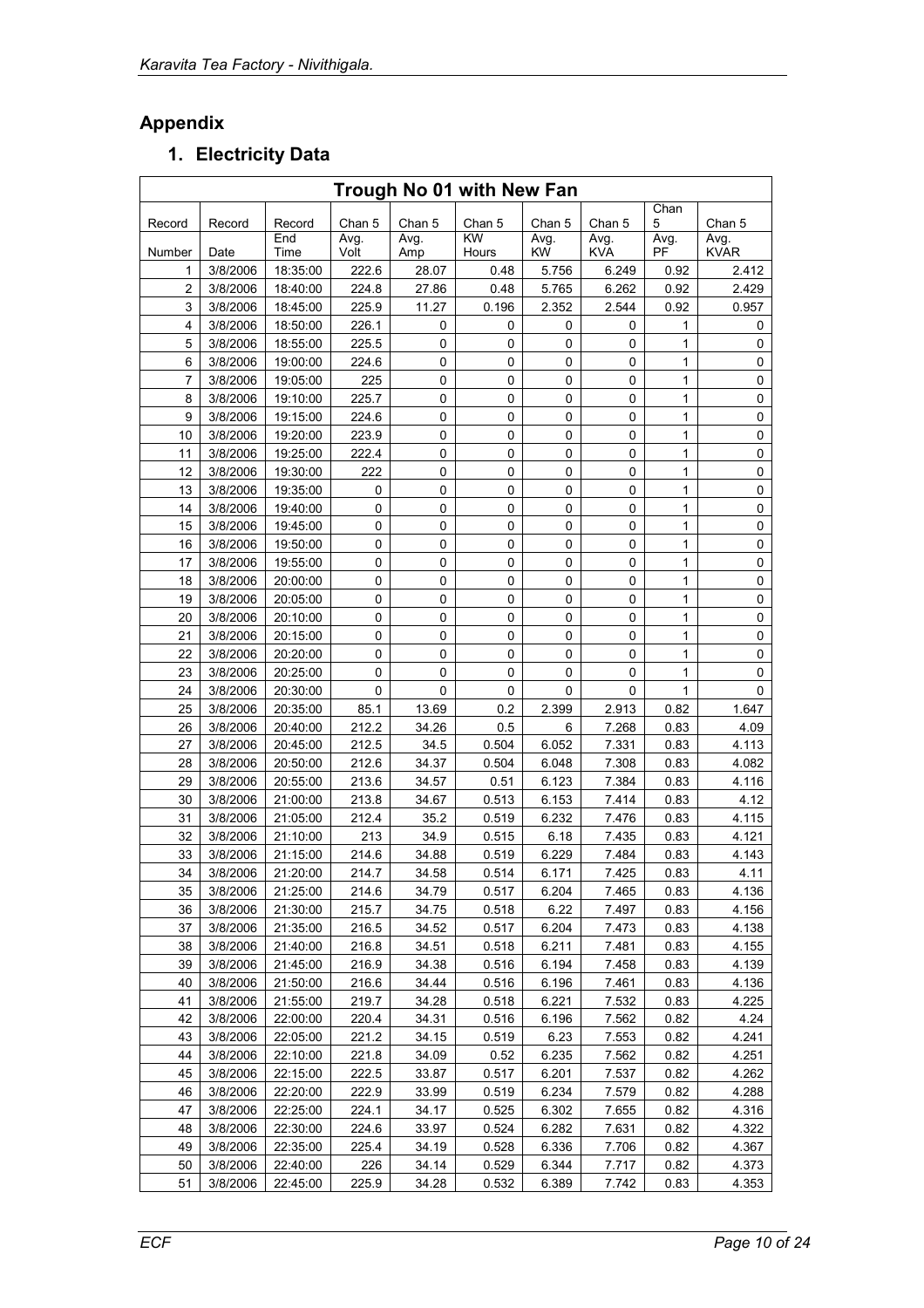| Record   | Record               | Record             | Chan 5         | Chan 5     | Chan 5    | Chan 5     | Chan 5     | Chan<br>5    | Chan 5      |
|----------|----------------------|--------------------|----------------|------------|-----------|------------|------------|--------------|-------------|
|          |                      | End                | Avg.           | Avg.       | KW        | Avg.       | Avg.       | Avg.         | Avg.        |
| Number   | Date                 | Time               | Volt           | Amp        | Hours     | <b>KW</b>  | <b>KVA</b> | PF           | <b>KVAR</b> |
| 52       | 3/8/2006             | 22:50:00           | 224.8          | 34.2       | 0.527     | 6.321      | 7.687      | 0.82         | 4.343       |
| 53       | 3/8/2006             | 22:55:00           | 225            | 34.31      | 0.531     | 6.372      | 7.72       | 0.83         | 4.341       |
| 54       | 3/8/2006             | 23:00:00           | 225.4          | 34.23      | 0.53      | 6.365      | 7.715      | 0.82         | 4.339       |
| 55       | 3/8/2006             | 23:05:00           | 225.4          | 34.26      | 0.53      | 6.359      | 7.723      | 0.82         | 4.355       |
| 56       | 3/8/2006             | 23:10:00           | 225.9          | 34.27      | 0.531     | 6.374      | 7.742      | 0.82         | 4.363       |
| 57       | 3/8/2006             | 23:15:00           | 225.1          | 34.13      | 0.526     | 6.307      | 7.683      | 0.82         | 4.353       |
| 58       | 3/8/2006             | 23:20:00           | 225.4          | 34.22      | 0.528     | 6.34       | 7.715      | 0.82         | 4.355       |
| 59       | 3/8/2006             | 23:25:00           | 226.1          | 33.97      | 0.525     | 6.302      | 7.68       | 0.82         | 4.357       |
| 60       | 3/8/2006             | 23:30:00           | 226.4          | 33.98      | 0.526     | 6.315      | 7.695      | 0.82         | 4.37        |
| 61       | 3/8/2006             | 23:35:00           | 226.7          | 34.05      | 0.528     | 6.335      | 7.721      | 0.82         | 4.382       |
| 62       | 3/8/2006             | 23:40:00           | 226.8          | 34.12      | 0.528     | 6.342      | 7.737      | 0.82         | 4.407       |
| 63       | 3/8/2006             | 23:45:00           | 227            | 34.12      | 0.529     | 6.353      | 7.746      | 0.82         | 4.4         |
| 64       | 3/8/2006             | 23:50:00           | 227.1          | 33.78      | 0.524     | 6.282      | 7.671      | 0.82         | 4.367       |
| 65       | 3/8/2006             | 23:55:00           | 227.1          | 33.96      | 0.526     | 6.316      | 7.712      | 0.82         | 4.397       |
| 66       | 3/9/2006             | 0:00:00            | 227.8          | 34.07      | 0.53      | 6.363      | 7.761      | 0.82         | 4.408       |
| 67       | 3/9/2006             | 0:05:00            | 228            | 34.09      | 0.531     | 6.375      | 7.773      | 0.82         | 4.411       |
| 68       | 3/9/2006             | 0:10:00            | 227.8          | 33.96      | 0.527     | 6.33       | 7.736      | 0.82         | 4.408       |
| 69       | 3/9/2006             | 0:15:00            | 227.4          | 33.96      | 0.527     | 6.322      | 7.721      | 0.82         | 4.391       |
| 70       | 3/9/2006             | 0:20:00            | 227            | 33.93      | 0.526     | 6.312      | 7.702      | 0.82         | 4.383       |
| 71       | 3/9/2006             | 0:25:00            | 227.2          | 34.02      | 0.528     | 6.338      | 7.728      | 0.82         | 4.38        |
| 72       | 3/9/2006             | 0:30:00            | 226.5          | 34.19      | 0.529     | 6.348      | 7.744      | 0.82         | 4.393       |
| 73       | 3/9/2006             | 0:35:00            | 226.6          | 33.94      | 0.526     | 6.307      | 7.689      | 0.82         | 4.363       |
| 74       | 3/9/2006             | 0:40:00            | 226.2          | 33.93      | 0.524     | 6.293      | 7.674      | 0.82         | 4.353       |
| 75       | 3/9/2006             | 0:45:00            | 226            | 34.01      | 0.526     | 6.311      | 7.686      | 0.82         | 4.352       |
| 76       | 3/9/2006             | 0:50:00            | 225.3          | 34.19      | 0.528     | 6.336      | 7.705      | 0.82         | 4.346       |
| 77       | 3/9/2006             | 0:55:00            | 225            | 34.22      | 0.529     | 6.345      | 7.699      | 0.82         | 4.319       |
| 78       | 3/9/2006             | 1:00:00            | 224.6          | 34.14      | 0.526     | 6.314      | 7.67       | 0.82         | 4.314       |
| 79       | 3/9/2006             | 1:05:00            | 224            | 34.03      | 0.523     | 6.273      | 7.622      | 0.82         | 4.298       |
| 80       | 3/9/2006             | 1:10:00            | 223.6          | 34.33      | 0.526     | 6.315      | 7.675      | 0.82         | 4.326       |
| 81       | 3/9/2006             | 1:15:00            | 223.5          | 33.93      | 0.519     | 6.233      | 7.583      | 0.82         | 4.284       |
| 82       | 3/9/2006             | 1:20:00            | 223.2          | 33.89      | 0.519     | 6.223      | 7.565      | 0.82         | 4.27        |
| 83       | 3/9/2006             | 1:25:00            | 223.5          | 33.9       | 0.519     | 6.232      | 7.578      | 0.82         | 4.276       |
| 84       | 3/9/2006             | 1:30:00            | 223.6          | 33.5       | 0.512     | 6.141      | 7.49       | 0.82         | 4.257       |
| 85       | 3/9/2006             | 1:35:00            | 223.6          | 33.7       | 0.515     | 6.184      | 7.536      | 0.82         | 4.268       |
| 86       | 3/9/2006             | 1:40:00            | 223.7          | 33.89      | 0.519     | 6 232      | 7.582      | 0.82         | 4.287       |
| 87       | 3/9/2006             | 1:45:00            | 223.7          | 33.76      | 0.517     | 6.208      | 7.555      | 0.82         | 4.269       |
| 88       | 3/9/2006             | 1:50:00            | 223.8          | 33.87      | 0.519     | 6.223      | 7.58       | 0.82         | 4.286       |
| 89       | 3/9/2006             | 1:55:00            | 223.7          | 33.62      | 0.514     | 6.17       | 7.52       | 0.82         | 4.27        |
| 90       | 3/9/2006             | 2:00:00            | 223.7          | 33.75      | 0.516     | 6.197      | 7.552      | 0.82         | 4.279       |
| 91       | 3/9/2006             | 2:05:00            | 224            | 33.7       | 0.517     | 6.201      | 7.548      | 0.82         | 4.281       |
| 92       | 3/9/2006             | 2:10:00            | 224.3          | 33.56      | 0.515     | 6.185      | 7.528      | 0.82         | 4.263       |
| 93       | 3/9/2006             | 2:15:00            | 224.2          | 33.62      | 0.514     | 6.174      | 7.538      | 0.82         | 4.286       |
| 94       | 3/9/2006             | 2:20:00            | 224.4          | 33.57      | 0.515     | 6.18       | 7.533      | 0.82         | 4.28        |
| 95       | 3/9/2006             | 2:25:00            | 224.4          | 33.63      | 0.516     | 6.191      | 7.546      | 0.82         | 4.288       |
| 96<br>97 | 3/9/2006<br>3/9/2006 | 2:30:00<br>2:35:00 | 224.8<br>225.2 | 20.16<br>0 | 0.31<br>0 | 3.722<br>0 | 4.528<br>0 | 0.82<br>1    | 2.566<br>0  |
|          |                      |                    |                |            |           |            |            |              |             |
| 98<br>99 | 3/9/2006<br>3/9/2006 | 2:40:00<br>2:45:00 | 225<br>225.2   | 0<br>0     | 0<br>0    | 0<br>0     | 0<br>0     | 1<br>1       | 0<br>0      |
| 100      | 3/9/2006             | 2:50:00            | 225.3          | 0          | 0         | 0          | 0          | 1            | 0           |
| 101      | 3/9/2006             | 2:55:00            | 225.4          | 0          | 0         | 0          | 0          | 1            | 0           |
| 102      | 3/9/2006             | 3:00:00            | 225.4          | 0          | 0         | 0          | 0          | $\mathbf{1}$ | 0           |
| 103      | 3/9/2006             | 3:05:00            | 226.2          | 33.41      | 0.511     | 6.127      | 7.557      | 0.81         | 4.389       |
| 104      | 3/9/2006             | 3:10:00            | 226.3          | 33.51      | 0.513     | 6.154      | 7.584      | 0.81         | 4.393       |
| 105      | 3/9/2006             | 3:15:00            | 226.4          | 33.32      | 0.511     | 6.133      | 7.545      | 0.81         | 4.36        |
| 106      | 3/9/2006             | 3:20:00            | 226.8          | 33.07      | 0.508     | 6.095      | 7.498      | 0.81         | 4.34        |
| 107      | 3/9/2006             | 3:25:00            | 226.8          | 33.02      | 0.507     | 6.088      | 7.489      | 0.81         | 4.343       |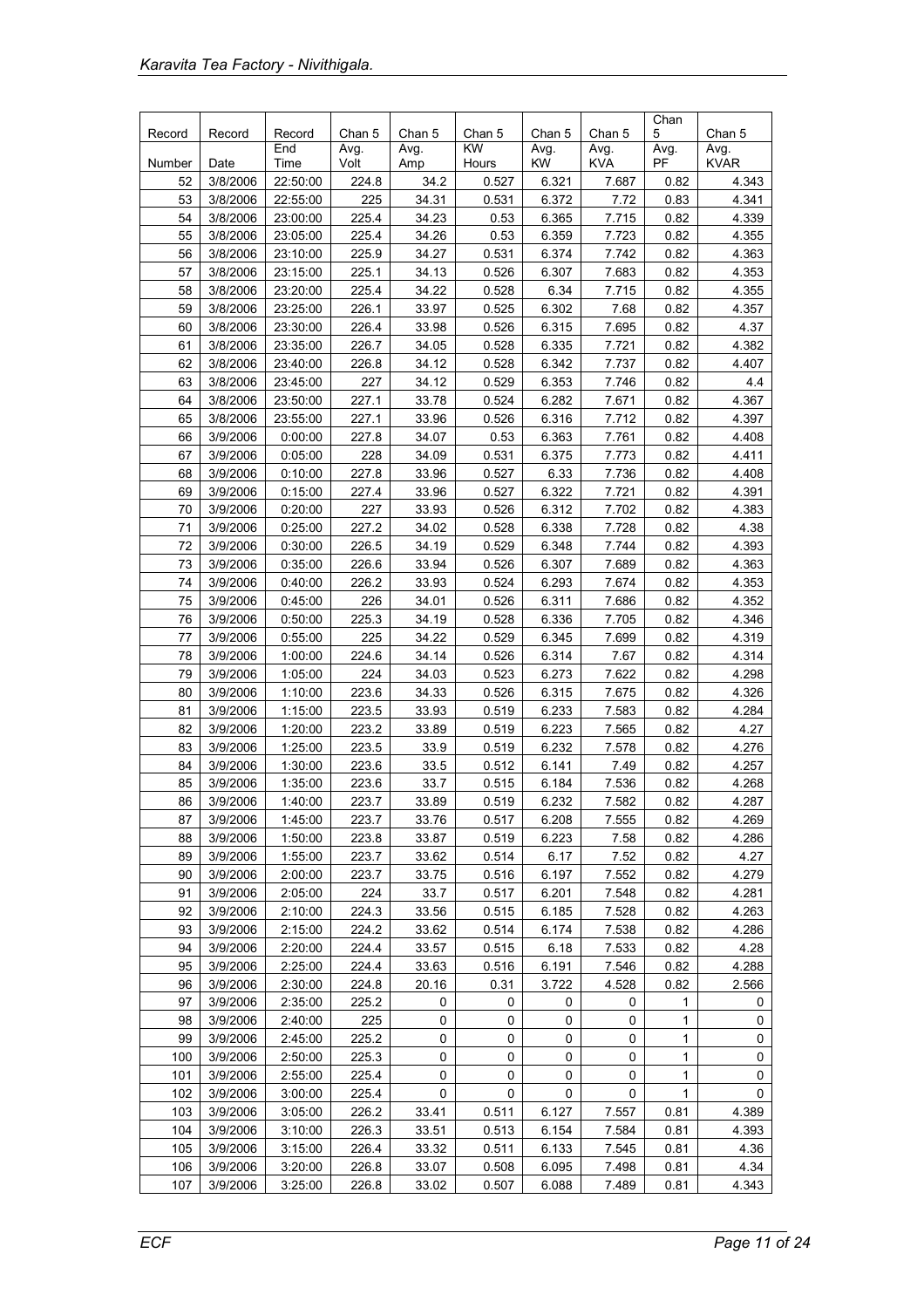|            |                      |                    |                |                |                |                |                | Chan         |                |
|------------|----------------------|--------------------|----------------|----------------|----------------|----------------|----------------|--------------|----------------|
| Record     | Record               | Record<br>End      | Chan 5<br>Avg. | Chan 5<br>Avg. | Chan 5<br>KW   | Chan 5<br>Avg. | Chan 5<br>Avg. | 5<br>Avg.    | Chan 5<br>Avg. |
| Number     | Date                 | Time               | Volt           | Amp            | Hours          | <b>KW</b>      | <b>KVA</b>     | PF           | <b>KVAR</b>    |
| 108        | 3/9/2006             | 3:30:00            | 226.8          | 32.98          | 0.506          | 6.078          | 7.481          | 0.81         | 4.336          |
| 109        | 3/9/2006             | 3:35:00            | 226.7          | 33.01          | 0.507          | 6.079          | 7.484          | 0.81         | 4.339          |
| 110        | 3/9/2006             | 3:40:00            | 226.8          | 33.05          | 0.508          | 6.099          | 7.497          | 0.81         | 4.337          |
| 111        | 3/9/2006             | 3:45:00            | 226.6          | 32.98          | 0.507          | 6.087          | 7.475          | 0.81         | 4.317          |
| 112        | 3/9/2006             | 3:50:00            | 226.4          | 33.13          | 0.509          | 6.104          | 7.5            | 0.81         | 4.326          |
| 113        | 3/9/2006             | 3:55:00            | 226.5          | 33.04          | 0.508          | 6.092          | 7.483          | 0.81         | 4.319          |
| 114        | 3/9/2006             | 4:00:00            | 226.7          | 33.05          | 0.508          | 6.1            | 7.492          | 0.81         | 4.32           |
| 115        | 3/9/2006             | 4:05:00            | 226.5          | 33.02          | 0.507          | 6.085          | 7.48           | 0.81         | 4.321          |
| 116        | 3/9/2006             | 4:10:00            | 226.6          | 33.15          | 0.51           | 6.12           | 7.512          | 0.81         | 4.325          |
| 117        | 3/9/2006             | 4:15:00            | 226.5          | 33.09          | 0.508          | 6.099          | 7.493          | 0.81         | 4.325          |
| 118        | 3/9/2006             | 4:20:00            | 226.5          | 33.03          | 0.508          | 6.092          | 7.482          | 0.81         | 4.313          |
| 119        | 3/9/2006             | 4:25:00            | 226.4          | 33.1           | 0.51           | 6.115          | 7.494          | 0.82         | 4.307          |
| 120        | 3/9/2006             | 4:30:00            | 226.4          | 33.41          | 0.515          | 6.176          | 7.563          | 0.82         | 4.333          |
| 121        | 3/9/2006             | 4:35:00            | 227            | 0              | 0              | 0              | 0              | 1            | 0              |
| 122        | 3/9/2006             | 4:40:00            | 227.2          | 0              | 0              | 0              | 0              | 1            | 0              |
| 123        | 3/9/2006             | 4:45:00            | 227            | $\pmb{0}$      | 0              | $\pmb{0}$      | $\pmb{0}$      | $\mathbf{1}$ | 0              |
| 124        | 3/9/2006             | 4:50:00            | 227            | $\mathbf 0$    | 0              | 0              | $\pmb{0}$      | 1            | 0              |
| 125        | 3/9/2006             | 4:55:00            | 226.7          | 0              | 0              | 0              | $\pmb{0}$      | 1            | 0              |
| 126        | 3/9/2006             | 5:00:00            | 225.2          | 26.48          | 0.403          | 4.83           | 5.957          | 0.81         | 3.463          |
| 127        | 3/9/2006             | 5:05:00            | 224.4          | 33.26          | 0.506          | 6.074          | 7.465          | 0.81         | 4.312          |
| 128        | 3/9/2006             | 5:10:00            | 223.7          | 32.81          | 0.497          | 5.96           | 7.34           | 0.81         | 4.255          |
| 129        | 3/9/2006             | 5:15:00            | 223.6          | 33.09          | 0.504          | 6.044          | 7.399          | 0.82         | 4.248          |
| 130        | 3/9/2006             | 5:20:00            | 223            | 33.18          | 0.504          | 6.054          | 7.401          | 0.82         | 4.23           |
| 131        | 3/9/2006             | 5:25:00            | 222.3          | 33.17          | 0.502          | 6.029          | 7.374          | 0.82         | 4.215          |
| 132        | 3/9/2006             | 5:30:00            | 221.9          | 33.24          | 0.504          | 6.044          | 7.377          | 0.82         | 4.199          |
| 133        | 3/9/2006             | 5:35:00            | 221.6          | 33.24          | 0.504          | 6.043          | 7.364          | 0.82         | 4.181          |
| 134        | 3/9/2006             | 5:40:00            | 220.8          | 33.1           | 0.499          | 5.993          | 7.31           | 0.82         | 4.154          |
| 135        | 3/9/2006             | 5:45:00            | 220.6          | 33.44          | 0.506          | 6.075          | 7.376          | 0.82         | 4.16           |
| 136        | 3/9/2006             | 5:50:00            | 220.8          | 33.48          | 0.507          | 6.081          | 7.391          | 0.82         | 4.166          |
| 137        | 3/9/2006             | 5:55:00            | 222.8          | 33.27          | 0.506          | 6.074          | 7.412          | 0.82         | 4.211          |
| 138        | 3/9/2006             | 6:00:00            | 222.4          | 33.52          | 0.511          | 6.128          | 7.455          | 0.82         | 4.208          |
| 139        | 3/9/2006             | 6:05:00            | 221.9          | 33.42          | 0.508          | 6.093          | 7.417          | 0.82         | 4.204          |
| 140        | 3/9/2006             | 6:10:00            | 220.5          | 33.21          | 0.502          | 6.023          | 7.324          | 0.82         | 4.14           |
| 141        | 3/9/2006             | 6:15:00            | 219.8          | 33.39          | 0.503          | 6.039          | 7.339          | 0.82         | 4.14           |
| 142        | 3/9/2006             | 6:20:00            | 218.6          | 33.25          | 0.498          | 5.977          | 7.267          | 0.82         | 4.096          |
| 143        | 3/9/2006             | 6:25:00            | 218.4          | 33.49          | 0.503          | 6.031          | 7.314          | 0.82         | 4.103          |
| 144        | 3/9/2006             | 6:30:00            | 218.1          | 33.44          | 0.501          | 6.011          | 7.294          | 0.82         | 4.105          |
| 145        | 3/9/2006             | 6:35:00            | 218            | 33.41          | 0.5            | 6.005          | 7.282          | 0.82         | 4.093          |
| 146        | 3/9/2006             | 6:40:00            | 218.2          | 33.64          | 0.505          | 6.057          | 7.34           | 0.83         | 4.114          |
| 147        | 3/9/2006             | 6:45:00            | 218.6          | 33.73          | 0.508          | 6.096          | 7.373          | 0.83         | 4.113          |
| 148        | 3/9/2006             | 6:50:00            | 218.8          | 33.56          | 0.504          | 6.048          | 7.341          | 0.82         | 4.12           |
| 149        | 3/9/2006             | 6:55:00            | 219.2          | 33.46          | 0.504          | 6.043          | 7.334          | 0.82         | 4.115          |
| 150        | 3/9/2006             | 7:00:00            | 220.2          | 33.4           | 0.504          | 6.048          | 7.354          | 0.82         | 4.141          |
| 151        | 3/9/2006             | 7:05:00            | 221.6          | 33.56          | 0.51           | 6.122          | 7.437          | 0.82         | 4.195          |
| 152        |                      |                    | 223.6          | 33.25          |                |                |                | 0.82         | 4.23           |
| 153        | 3/9/2006<br>3/9/2006 | 7:10:00            | 224.7          | 33.43          | 0.508<br>0.514 | 6.094          | 7.436<br>7.513 | 0.82         | 4.262          |
|            |                      | 7:15:00            |                |                |                | 6.165          |                |              |                |
| 154<br>155 | 3/9/2006<br>3/9/2006 | 7:20:00<br>7:25:00 | 225.6<br>225.9 | 33.48<br>33.42 | 0.517<br>0.514 | 6.208<br>6.172 | 7.554<br>7.55  | 0.82<br>0.82 | 4.279<br>4.309 |
|            |                      |                    |                |                |                |                |                |              |                |
| 156        | 3/9/2006             | 7:30:00            | 226.1          | 33.29          | 0.512          | 6.141          | 7.529          | 0.82         | 4.322          |
| 157        | 3/9/2006             | 7:35:00            | 226.8          | 33.18          | 0.511          | 6.137          | 7.525          | 0.82         | 4.318          |
| 158        | 3/9/2006             | 7:40:00            | 227.2          | 33.13          | 0.512          | 6.141          | 7.528          | 0.82         | 4.328          |
| 159        | 3/9/2006             | 7:45:00            | 227            | 33.19          | 0.512          | 6.144          | 7.535          | 0.82         | 4.337          |
| 160        | 3/9/2006             | 7:50:00            | 226.6          | 33.24          | 0.512          | 6.143          | 7.53           | 0.82         | 4.33           |
| 161        | 3/9/2006             | 7:55:00            | 226.7          | 33.12          | 0.511          | 6.129          | 7.508          | 0.82         | 4.315          |
| 162        | 3/9/2006             | 8:00:00            | 226.2          | 32.98          | 0.507          | 6.081          | 7.463          | 0.81         | 4.284          |
| 163        | 3/9/2006             | 8:05:00            | 225.5          | 32.96          | 0.505          | 6.057          | 7.434          | 0.81         | 4.281          |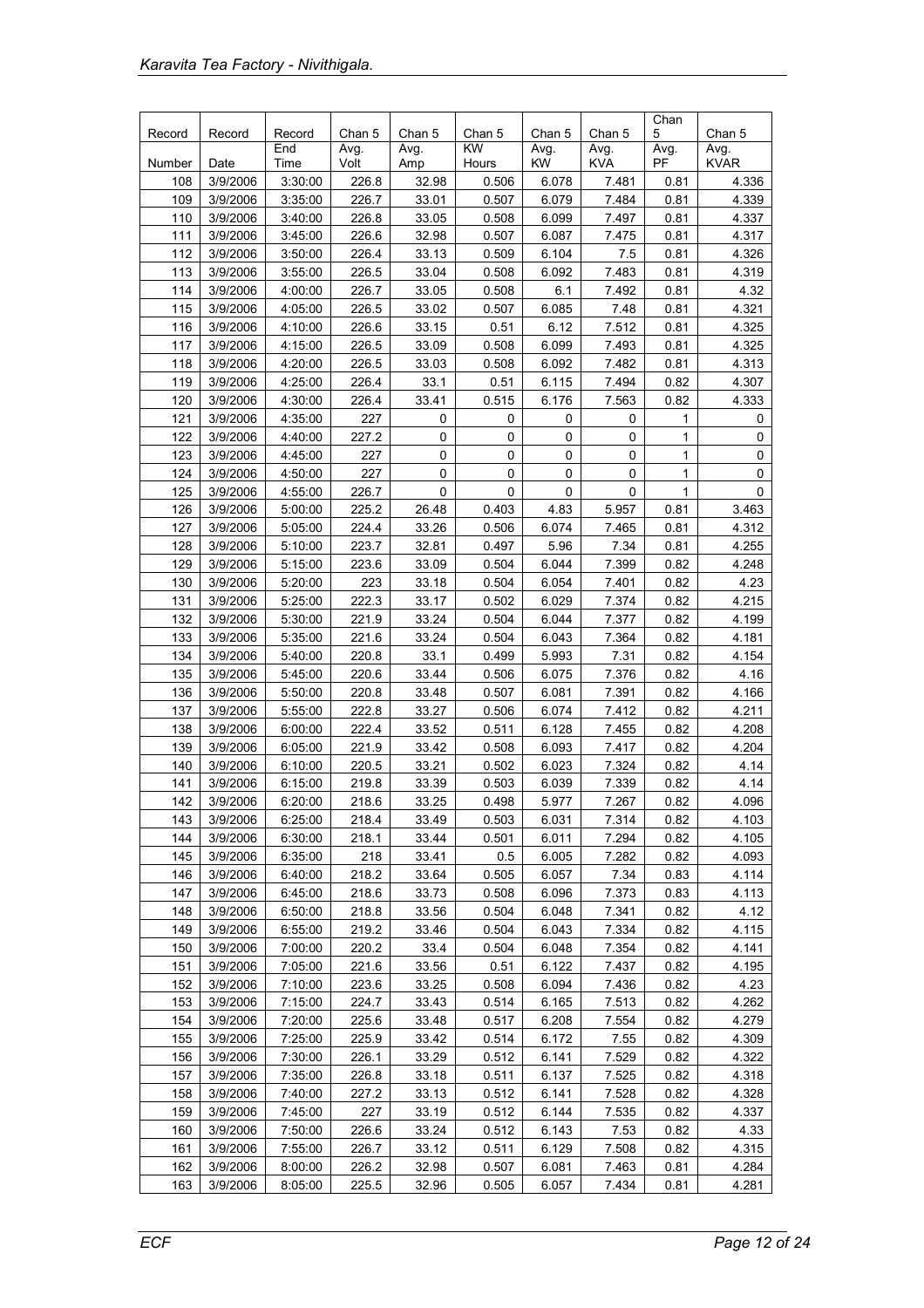|        |          |         |        |        |           |           |            | Chan |             |
|--------|----------|---------|--------|--------|-----------|-----------|------------|------|-------------|
| Record | Record   | Record  | Chan 5 | Chan 5 | Chan 5    | Chan 5    | Chan 5     | 5    | Chan 5      |
|        |          | End     | Avg.   | Avg.   | <b>KW</b> | Avg.      | Avg.       | Avg. | Avg.        |
| Number | Date     | Time    | Volt   | Amp    | Hours     | <b>KW</b> | <b>KVA</b> | PF   | <b>KVAR</b> |
| 164    | 3/9/2006 | 8:10:00 | 226.1  | 32.92  | 0.505     | 6.06      | 7.441      | 0.81 | 4.291       |
| 165    | 3/9/2006 | 8:15:00 | 228.2  | 32.94  | 0.509     | 6.111     | 7.516      | 0.81 | 4.357       |
| 166    | 3/9/2006 | 8:20:00 | 228    | 32.79  | 0.506     | 6.069     | 7.478      | 0.81 | 4.338       |
| 167    | 3/9/2006 | 8:25:00 | 227.7  | 32.7   | 0.503     | 6.037     | 7.447      | 0.81 | 4.326       |
| 168    | 3/9/2006 | 8:30:00 | 226.9  | 32.71  | 0.502     | 6.019     | 7.422      | 0.81 | 4.309       |
| 169    | 3/9/2006 | 8:35:00 | 226.5  | 32.93  | 0.506     | 6.069     | 7.457      | 0.81 | 4.313       |
| 170    | 3/9/2006 | 8:40:00 | 226.3  | 32.94  | 0.506     | 6.073     | 7.456      | 0.81 | 4.299       |
| 171    | 3/9/2006 | 8:45:00 | 226.3  | 32.93  | 0.506     | 6.069     | 7.451      | 0.81 | 4.305       |
| 172    | 3/9/2006 | 8:50:00 | 225.5  | 33.08  | 0.507     | 6.085     | 7.46       | 0.82 | 4.294       |
| 173    | 3/9/2006 | 8:55:00 | 225    | 32.88  | 0.503     | 6.031     | 7.398      | 0.82 | 4.262       |
| 174    | 3/9/2006 | 9:00:00 | 224.4  | 32.87  | 0.502     | 6.023     | 7.375      | 0.82 | 4.231       |
| 175    | 3/9/2006 | 9:05:00 | 223.6  | 32.85  | 0.501     | 6.007     | 7.345      | 0.82 | 4.212       |
| 176    | 3/9/2006 | 9:10:00 | 222.9  | 32.63  | 0.494     | 5.93      | 7.273      | 0.82 | 4.184       |
| 177    | 3/9/2006 | 9:15:00 | 224    | 32.77  | 0.5       | 6         | 7.34       | 0.82 | 4.216       |
| 178    | 3/9/2006 | 9:20:00 | 224.3  | 32.57  | 0.495     | 5.946     | 7.306      | 0.81 | 4.224       |
| 179    | 3/9/2006 | 9:25:00 | 224.3  | 32.7   | 0.499     | 5.988     | 7.335      | 0.82 | 4.224       |
| 180    | 3/9/2006 | 9:30:00 | 224.4  | 32.62  | 0.496     | 5.955     | 7.32       | 0.81 | 4.227       |
| 181    | 3/9/2006 | 9:35:00 | 224.5  | 32.63  | 0.497     | 5.963     | 7.324      | 0.81 | 4.226       |
| 182    | 3/9/2006 | 9:40:00 | 224.2  | 32.66  | 0.498     | 5.97      | 7.323      | 0.82 | 4.219       |

| Trough No 02   |          |             |              |             |                          |             |                    |              |                     |  |
|----------------|----------|-------------|--------------|-------------|--------------------------|-------------|--------------------|--------------|---------------------|--|
| Record         | Record   | Record      | Chan 5       | Chan 5      | Chan 5                   | Chan 5      | Chan 5             | Chan<br>5    | Chan 5              |  |
| Number         | Date     | End<br>Time | Avg.<br>Volt | Avg.<br>Amp | $\overline{KW}$<br>Hours | Avg.<br>KW  | Avg.<br><b>KVA</b> | Avg.<br>PF   | Avg.<br><b>KVAR</b> |  |
| 1              | 3/8/2006 | 18:40:00    | 224.2        | 56.99       | 0.443                    | 5.317       | 12.772             | $-0.42$      | $-1.898$            |  |
| $\overline{2}$ | 3/8/2006 | 18:45:00    | 224.6        | 55.51       | 0.797                    | 9.566       | 12.456             | 0.77         | 7.964               |  |
| 3              | 3/8/2006 | 18:50:00    | 225.7        | $\mathbf 0$ | 0                        | 0           | 0                  | 1            | 0                   |  |
| 4              | 3/8/2006 | 18:55:00    | 225.3        | 0           | $\mathbf 0$              | $\pmb{0}$   | 0                  | $\mathbf{1}$ | 0                   |  |
| 5              | 3/8/2006 | 19:00:00    | 224.3        | 0           | 0                        | 0           | 0                  | 1            | 0                   |  |
| 6              | 3/8/2006 | 19:05:00    | 224.7        | 0           | 0                        | 0           | 0                  | 1            | 0                   |  |
| 7              | 3/8/2006 | 19:10:00    | 225.4        | 0           | 0                        | 0           | 0                  | $\mathbf{1}$ | 0                   |  |
| 8              | 3/8/2006 | 19:15:00    | 224.3        | 0           | 0                        | 0           | 0                  | 1            | 0                   |  |
| 9              | 3/8/2006 | 19:20:00    | 223.4        | 0           | $\mathbf 0$              | $\pmb{0}$   | 0                  | $\mathbf{1}$ | $\mathsf 0$         |  |
| 10             | 3/8/2006 | 19:25:00    | 222.2        | 0           | 0                        | $\pmb{0}$   | 0                  | 1            | 0                   |  |
| 11             | 3/8/2006 | 19:30:00    | 221.8        | 0           | 0                        | $\mathbf 0$ | 0                  | $\mathbf{1}$ | 0                   |  |
| 12             | 3/8/2006 | 19:35:00    | 221.3        | 0           | 0                        | $\pmb{0}$   | 0                  | $\mathbf{1}$ | $\mathsf 0$         |  |
| 13             | 3/8/2006 | 19:40:00    | 220.8        | 0           | 0                        | $\pmb{0}$   | 0                  | 1            | 0                   |  |
| 14             | 3/8/2006 | 19:45:00    | 220.5        | 0           | $\mathbf 0$              | $\mathbf 0$ | $\mathbf 0$        | $\mathbf{1}$ | 0                   |  |
| 15             | 3/8/2006 | 19:50:00    | 220          | $\pmb{0}$   | 0                        | 0           | 0                  | 1            | 0                   |  |
| 16             | 3/8/2006 | 19:55:00    | 219.5        | 0           | 0                        | $\pmb{0}$   | 0                  | 1            | 0                   |  |
| 17             | 3/8/2006 | 20:00:00    | 218.5        | 0           | $\mathsf 0$              | $\pmb{0}$   | $\pmb{0}$          | 1            | 0                   |  |
| 18             | 3/8/2006 | 20:05:00    | 216.4        | 0           | 0                        | $\mathbf 0$ | 0                  | 1            | 0                   |  |
| 19             | 3/8/2006 | 20:10:00    | 213.9        | 0           | 0                        | $\pmb{0}$   | 0                  | $\mathbf{1}$ | 0                   |  |
| 20             | 3/8/2006 | 20:15:00    | 213.4        | 0           | 0                        | $\pmb{0}$   | 0                  | 1            | $\mathsf 0$         |  |
| 21             | 3/8/2006 | 20:20:00    | 213.3        | 0           | $\mathsf 0$              | $\mathbf 0$ | 0                  | $\mathbf{1}$ | $\mathsf 0$         |  |
| 22             | 3/8/2006 | 20:25:00    | 213.3        | 0           | 0                        | $\mathbf 0$ | $\Omega$           | $\mathbf{1}$ | 0                   |  |
| 23             | 3/8/2006 | 20:30:00    | 213.7        | 0           | 0                        | 0           | 0                  | $\mathbf{1}$ | 0                   |  |
| 24             | 3/8/2006 | 20:35:00    | 213.3        | 25.15       | 0.331                    | 3.974       | 5.334              | 0.75         | 3.553               |  |
| 25             | 3/8/2006 | 20:40:00    | 211.7        | 62.88       | 0.826                    | 9.907       | 13.313             | 0.74         | 8.881               |  |
| 26             | 3/8/2006 | 20:45:00    | 212.1        | 61.72       | 0.82                     | 9.84        | 13.09              | 0.75         | 8.619               |  |
| 27             | 3/8/2006 | 20:50:00    | 212.4        | 61.34       | 0.818                    | 9.819       | 13.027             | 0.75         | 8.548               |  |
| 28             | 3/8/2006 | 20:55:00    | 213.2        | 59.77       | 0.81                     | 9.717       | 12.741             | 0.76         | 8.225               |  |
| 29             | 3/8/2006 | 21:00:00    | 213.5        | 58.84       | 0.803                    | 9.641       | 12.56              | 0.77         | 8.039               |  |
| 30             | 3/8/2006 | 21:05:00    | 212.1        | 58.69       | 0.795                    | 9.545       | 12.449             | 0.77         | 7.968               |  |
| 31             | 3/8/2006 | 21:10:00    | 212.8        | 57.04       | 0.785                    | 9.425       | 12.139             | 0.78         | 7.637               |  |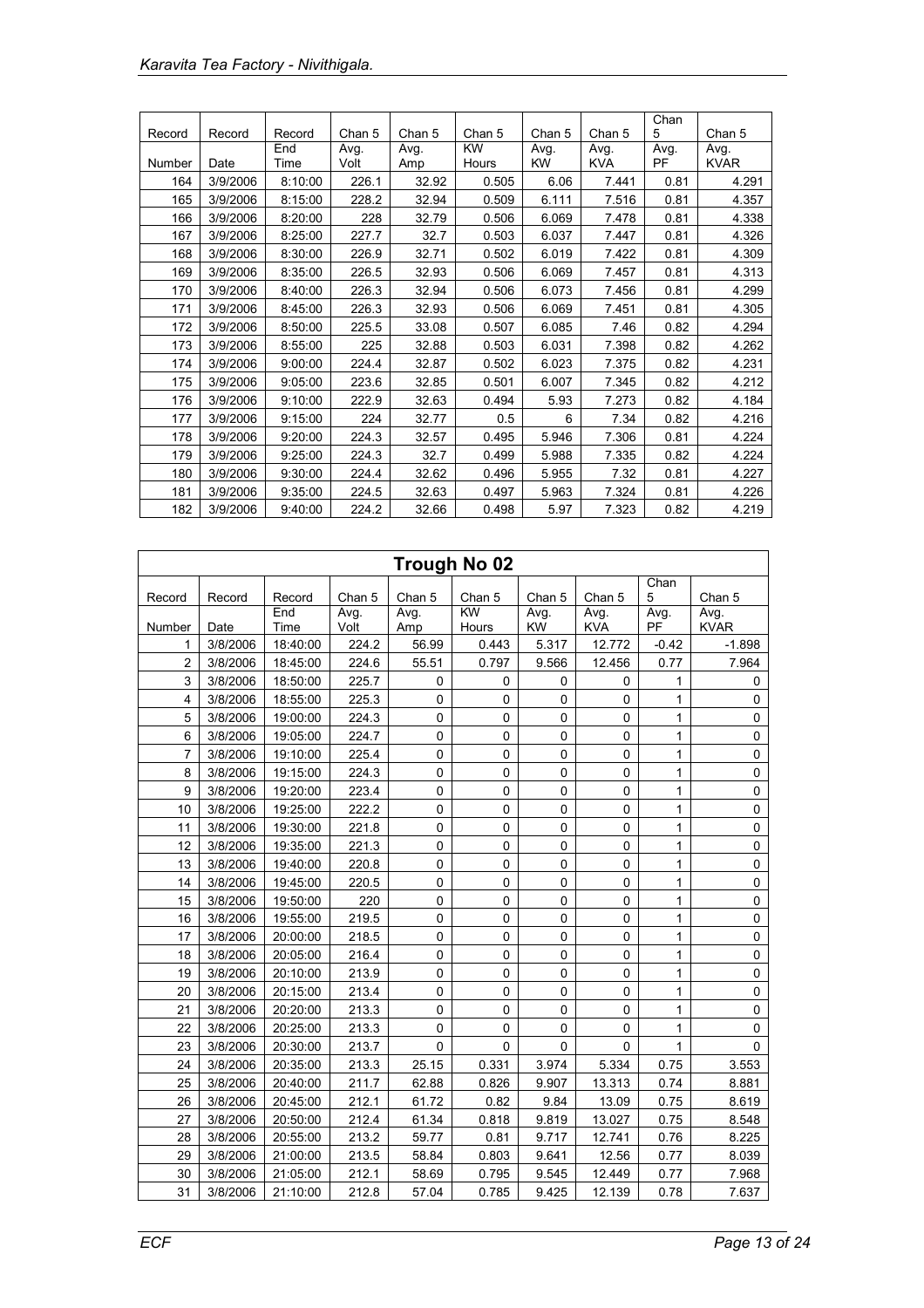| Record | Record   | Record   | Chan 5 | Chan 5 | Chan 5    | Chan 5 | Chan 5     | Chan<br>5 | Chan 5      |
|--------|----------|----------|--------|--------|-----------|--------|------------|-----------|-------------|
|        |          | End      | Avg.   | Avg.   | <b>KW</b> | Avg.   | Avg.       | Avg.      | Avg.        |
| Number | Date     | Time     | Volt   | Amp    | Hours     | KW     | <b>KVA</b> | PF        | <b>KVAR</b> |
| 32     | 3/8/2006 | 21:15:00 | 214.3  | 56     | 0.783     | 9.393  | 11.999     | 0.78      | 7.442       |
| 33     | 3/8/2006 | 21:20:00 | 214.4  | 54.33  | 0.769     | 9.228  | 11.652     | 0.79      | 7.089       |
| 34     | 3/8/2006 | 21:25:00 | 214.1  | 54.37  | 0.768     | 9.213  | 11.64      | 0.79      | 7.086       |
| 35     | 3/8/2006 | 21:30:00 | 215.5  | 53.87  | 0.769     | 9.233  | 11.611     | 0.8       | 7.012       |
| 36     | 3/8/2006 | 21:35:00 | 215.7  | 53.03  | 0.76      | 9.124  | 11.44      | 0.8       | 6.875       |
| 37     | 3/8/2006 | 21:40:00 | 216.5  | 52.41  | 0.757     | 9.081  | 11.345     | 0.8       | 6.769       |
| 38     | 3/8/2006 | 21:45:00 | 216.2  | 51.76  | 0.75      | 8.994  | 11.188     | 0.8       | 6.625       |
| 39     | 3/8/2006 | 21:50:00 | 216.5  | 51.71  | 0.75      | 9.001  | 11.197     | 0.8       | 6.644       |
| 40     | 3/8/2006 | 21:55:00 | 219.4  | 50.62  | 0.75      | 9.003  | 11.105     | 0.81      | 6.475       |
| 41     | 3/8/2006 | 22:00:00 | 220    | 50.03  | 0.746     | 8.956  | 11.005     | 0.81      | 6.372       |
| 42     | 3/8/2006 | 22:05:00 | 220.8  | 49.49  | 0.744     | 8.923  | 10.929     | 0.82      | 6.28        |
| 43     | 3/8/2006 | 22:10:00 | 221.3  | 49.29  | 0.743     | 8.92   | 10.905     | 0.82      | 6.243       |
| 44     | 3/8/2006 | 22:15:00 | 222.1  | 48.52  | 0.738     | 8.854  | 10.778     | 0.82      | 6.121       |
| 45     | 3/8/2006 | 22:20:00 | 222.7  | 48.05  | 0.733     | 8.801  | 10.699     | 0.82      | 6.058       |
| 46     | 3/8/2006 | 22:25:00 | 223.7  | 48.78  | 0.746     | 8.951  | 10.914     | 0.82      | 6.211       |
| 47     | 3/8/2006 | 22:30:00 | 224.1  | 47.8   | 0.735     | 8.815  | 10.709     | 0.82      | 6.046       |
| 48     | 3/8/2006 | 22:35:00 | 225.4  | 47.79  | 0.739     | 8.869  | 10.771     | 0.82      | 6.06        |
| 49     | 3/8/2006 | 22:40:00 | 226.3  | 48.21  | 0.749     | 8.989  | 10.911     | 0.82      | 6.138       |
| 50     | 3/8/2006 | 22:45:00 | 224.6  | 47.75  | 0.735     | 8.822  | 10.727     | 0.82      | 6.065       |
| 51     | 3/8/2006 | 22:50:00 | 223.9  | 47.76  | 0.732     | 8.786  | 10.697     | 0.82      | 6.063       |
| 52     | 3/8/2006 | 22:55:00 | 224.2  | 47.76  | 0.732     | 8.785  | 10.711     | 0.82      | 6.084       |
| 53     | 3/8/2006 | 23:00:00 | 224.8  | 47.54  | 0.733     | 8.801  | 10.687     | 0.82      | 6.009       |
| 54     | 3/8/2006 | 23:05:00 | 224.7  | 47.43  | 0.729     | 8.754  | 10.657     | 0.82      | 6.026       |
| 55     | 3/8/2006 | 23:10:00 | 225.3  | 47.66  | 0.736     | 8.837  | 10.738     | 0.82      | 6.06        |
| 56     | 3/8/2006 | 23:15:00 | 224.8  | 47.48  | 0.732     | 8.78   | 10.672     | 0.82      | 6.022       |
| 57     | 3/8/2006 | 23:20:00 | 225    | 47.7   | 0.734     | 8.812  | 10.732     | 0.82      | 6.076       |
| 58     | 3/8/2006 | 23:25:00 | 225.6  | 46.89  | 0.728     | 8.734  | 10.581     | 0.83      | 5.924       |
| 59     | 3/8/2006 | 23:30:00 | 226    | 46.46  | 0.724     | 8.683  | 10.498     | 0.83      | 5.863       |
| 60     | 3/8/2006 | 23:35:00 | 226.1  | 46.83  | 0.728     | 8.733  | 10.586     | 0.83      | 5.934       |
| 61     | 3/8/2006 | 23:40:00 | 226.4  | 47.11  | 0.732     | 8.786  | 10.665     | 0.82      | 5.995       |
| 62     | 3/8/2006 | 23:45:00 | 226.8  | 46.94  | 0.733     | 8.79   | 10.645     | 0.83      | 5.954       |
| 63     | 3/8/2006 | 23:50:00 | 226.6  | 46.6   | 0.728     | 8.73   | 10.56      | 0.83      | 5.903       |
| 64     | 3/8/2006 | 23:55:00 | 227.1  | 46.99  | 0.733     | 8.801  | 10.669     | 0.82      | 5.981       |
| 65     | 3/9/2006 | 0:00:00  | 227.3  | 46.97  | 0.734     | 8.81   | 10.677     | 0.83      | 5.986       |
| 66     | 3/9/2006 | 0:05:00  | 227.6  | 47.09  | 0.736     | 8.834  | 10.716     | 0.82      | 6.016       |
| 67     | 3/9/2006 | 0:10:00  | 227.2  | 46.69  | 0.73      | 8.755  | 10.61      | 0.83      | 5.947       |
| 68     | 3/9/2006 | 0:15:00  | 227.1  | 47.15  | 0.735     | 8.82   | 10.708     | 0.82      | 6.024       |
| 69     | 3/9/2006 | 0:20:00  | 226.8  | 47.04  | 0.732     | 8.782  | 10.668     | 0.82      | 6.007       |
| 70     | 3/9/2006 | 0:25:00  | 226.5  | 47.27  | 0.735     | 8.816  | 10.71      | 0.82      | 6.037       |
| 71     | 3/9/2006 | 0:30:00  | 226.4  | 47.55  | 0.737     | 8.846  | 10.766     | 0.82      | 6.091       |
| 72     | 3/9/2006 | 0:35:00  | 225.7  | 47.73  | 0.737     | 8.849  | 10.772     | 0.82      | 6.1         |
| 73     | 3/9/2006 | 0:40:00  | 225.9  | 47.6   | 0.737     | 8.844  | 10.753     | 0.82      | 6.077       |
| 74     | 3/9/2006 | 0:45:00  | 225.4  | 47.67  | 0.735     | 8.819  | 10.744     | 0.82      | 6.094       |
| 75     | 3/9/2006 | 0:50:00  | 224.4  | 48.13  | 0.737     | 8.838  | 10.801     | 0.82      | 6.165       |
| 76     | 3/9/2006 | 0:55:00  | 224.2  | 48.51  | 0.741     | 8.893  | 10.876     | 0.82      | 6.224       |
| 77     | 3/9/2006 | 1:00:00  | 224    | 48.29  | 0.738     | 8.856  | 10.82      | 0.82      | 6.163       |
| 78     | 3/9/2006 | 1:05:00  | 223.6  | 48.44  | 0.737     | 8.847  | 10.831     | 0.82      | 6.206       |
| 79     | 3/9/2006 | 1:10:00  | 223.4  | 48.92  | 0.741     | 8.888  | 10.93      | 0.81      | 6.311       |
| 80     | 3/9/2006 | 1:15:00  | 223.4  | 48.37  | 0.736     | 8.834  | 10.806     | 0.82      | 6.185       |
| 81     | 3/9/2006 | 1:20:00  | 222.7  | 48.45  | 0.734     | 8.81   | 10.791     | 0.82      | 6.19        |
| 82     | 3/9/2006 | 1:25:00  | 223.1  | 48.59  | 0.737     | 8.847  | 10.84      | 0.82      | 6.22        |
| 83     | 3/9/2006 | 1:30:00  | 223.1  | 48.35  | 0.735     | 8.823  | 10.787     | 0.82      | 6.163       |
| 84     | 3/9/2006 | 1:35:00  | 223.3  | 48.1   | 0.732     | 8.789  | 10.74      | 0.82      | 6.122       |
| 85     | 3/9/2006 | 1:40:00  | 223.4  | 48.39  | 0.737     | 8.846  | 10.813     | 0.82      | 6.184       |
| 86     | 3/9/2006 | 1:45:00  | 223.3  | 48.34  | 0.737     | 8.843  | 10.795     | 0.82      | 6.149       |
| 87     | 3/9/2006 | 1:50:00  | 223.5  | 48.57  | 0.74      | 8.875  | 10.855     | 0.82      | 6.2         |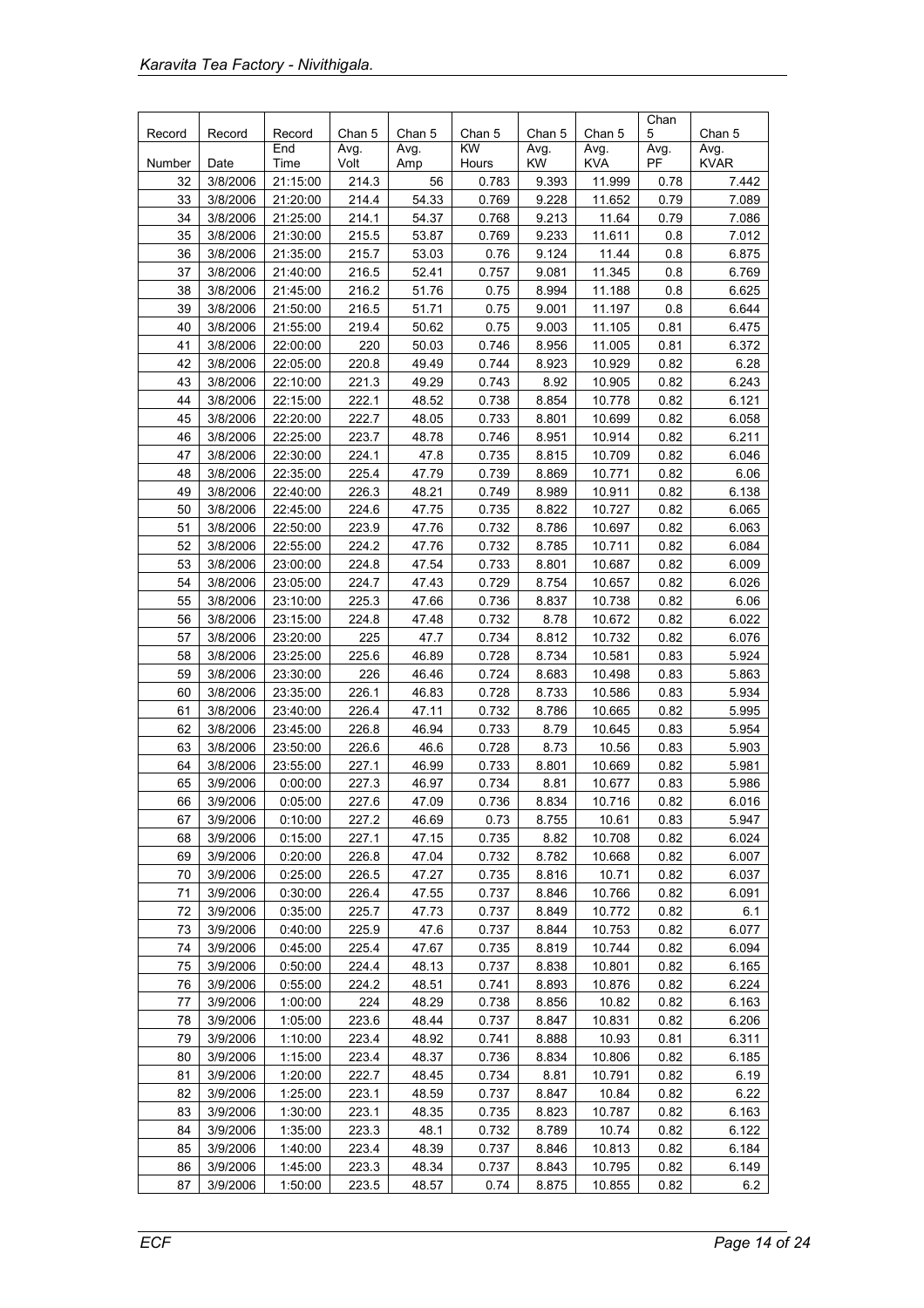| Record | Record   | Record  | Chan 5 | Chan 5 | Chan 5      | Chan 5    | Chan 5     | Chan<br>5    | Chan 5      |
|--------|----------|---------|--------|--------|-------------|-----------|------------|--------------|-------------|
|        |          | End     | Avg.   | Avg.   | <b>KW</b>   | Avg.      | Avg.       | Avg.         | Avg.        |
| Number | Date     | Time    | Volt   | Amp    | Hours       | <b>KW</b> | <b>KVA</b> | <b>PF</b>    | <b>KVAR</b> |
| 88     | 3/9/2006 | 1:55:00 | 223.3  | 48.52  | 0.738       | 8.853     | 10.832     | 0.82         | 6.198       |
| 89     | 3/9/2006 | 2:00:00 | 223.4  | 48.81  | 0.742       | 8.903     | 10.902     | 0.82         | 6.259       |
| 90     | 3/9/2006 | 2:05:00 | 223.6  | 48.74  | 0.74        | 8.883     | 10.896     | 0.82         | 6.257       |
| 91     | 3/9/2006 | 2:10:00 | 223.8  | 48.65  | 0.741       | 8.896     | 10.885     | 0.82         | 6.227       |
| 92     | 3/9/2006 | 2:15:00 | 223.8  | 48.51  | 0.74        | 8.88      | 10.855     | 0.82         | 6.203       |
| 93     | 3/9/2006 | 2:20:00 | 223.9  | 48.66  | 0.742       | 8.908     | 10.895     | 0.82         | 6.227       |
| 94     | 3/9/2006 | 2:25:00 | 224    | 49.15  | 0.748       | 8.974     | 11.009     | 0.82         | 6.338       |
| 95     | 3/9/2006 | 2:30:00 | 224.6  | 19.71  | 0.3         | 3.6       | 4.419      | 0.81         | 2.543       |
| 96     | 3/9/2006 | 2:35:00 | 225    | 0      | 0           | 0         | 0          | 1            | 0           |
| 97     | 3/9/2006 | 2:40:00 | 224.8  | 0      | 0           | 0         | 0          | 1            | 0           |
| 98     | 3/9/2006 | 2:45:00 | 225    | 0      | 0           | 0         | 0          | 1            | 0           |
| 99     | 3/9/2006 | 2:50:00 | 225    | 0      | $\mathbf 0$ | 0         | 0          | 1            | 0           |
| 100    | 3/9/2006 | 2:55:00 | 225.1  | 0      | 0           | 0         | 0          | $\mathbf{1}$ | 0           |
| 101    | 3/9/2006 | 3:00:00 | 225    | 18.88  | 0.22        | 2.64      | 4.252      | 0.62         | 3.319       |
| 102    | 3/9/2006 | 3:05:00 | 225.9  | 53.61  | 0.811       | 9.735     | 12.112     | 0.8          | 7.17        |
| 103    | 3/9/2006 | 3:10:00 | 226    | 53.7   | 0.812       | 9.748     | 12.136     | 0.8          | 7.181       |
| 104    | 3/9/2006 | 3:15:00 | 226.2  | 53.05  | 0.806       | 9.672     | 11.999     | 0.81         | 7.062       |
| 105    | 3/9/2006 | 3:20:00 | 226.4  | 51.98  | 0.794       | 9.525     | 11.766     | 0.81         | 6.874       |
| 106    | 3/9/2006 | 3:25:00 | 226.4  | 51.75  | 0.792       | 9.499     | 11.715     | 0.81         | 6.828       |
| 107    | 3/9/2006 | 3:30:00 | 226.4  | 51.49  | 0.788       | 9.459     | 11.661     | 0.81         | 6.79        |
| 108    | 3/9/2006 | 3:35:00 | 226.4  | 51.36  | 0.788       | 9.454     | 11.625     | 0.81         | 6.732       |
| 109    | 3/9/2006 | 3:40:00 | 226.5  | 51.38  | 0.787       | 9.444     | 11.636     | 0.81         | 6.769       |
| 110    | 3/9/2006 | 3:45:00 | 226    | 51.36  | 0.785       | 9.425     | 11.609     | 0.81         | 6.74        |
| 111    | 3/9/2006 | 3:50:00 | 225.9  | 51.43  | 0.785       | 9.422     | 11.616     | 0.81         | 6.76        |
| 112    | 3/9/2006 | 3:55:00 | 226    | 51.33  | 0.784       | 9.414     | 11.601     | 0.81         | 6.739       |
| 113    | 3/9/2006 | 4:00:00 | 226.1  | 50.99  | 0.782       | 9.381     | 11.53      | 0.81         | 6.681       |
| 114    | 3/9/2006 | 4:05:00 | 226.1  | 50.98  | 0.781       | 9.376     | 11.529     | 0.81         | 6.671       |
| 115    | 3/9/2006 | 4:10:00 | 226.2  | 50.77  | 0.78        | 9.357     | 11.485     | 0.81         | 6.624       |
| 116    | 3/9/2006 | 4:15:00 | 226.1  | 50.93  | 0.779       | 9.353     | 11.515     | 0.81         | 6.67        |
| 117    | 3/9/2006 | 4:20:00 | 226.2  | 51     | 0.782       | 9.381     | 11.536     | 0.81         | 6.677       |
| 118    | 3/9/2006 | 4:25:00 | 225.9  | 50.97  | 0.78        | 9.363     | 11.513     | 0.81         | 6.663       |
| 119    | 3/9/2006 | 4:30:00 | 226    | 41.2   | 0.627       | 7.528     | 9.301      | 0.81         | 5.423       |
| 120    | 3/9/2006 | 4:35:00 | 227    | 0      | 0           | 0         | 0          | 1            | 0           |
| 121    | 3/9/2006 | 4:40:00 | 227    | 0      | 0           | 0         | 0          | 1            | 0           |
| 122    | 3/9/2006 | 4:45:00 | 226.8  | 0      | 0           | 0         | 0          | $\mathbf{1}$ | 0           |
| 123    | 3/9/2006 | 4:50:00 | 226.8  | 0      | 0           | 0         | 0          | 1            | 0           |
| 124    | 3/9/2006 | 4:55:00 | 226.2  | 0      | 0           | 0         | 0          | 1            | 0           |
| 125    | 3/9/2006 | 5:00:00 | 224.8  | 42.97  | 0.645       | 7.738     | 9.646      | 0.8          | 5.733       |
| 126    | 3/9/2006 | 5:05:00 | 223.9  | 53.25  | 0.798       | 9.574     | 11.923     | 0.8          | 7.082       |
| 127    | 3/9/2006 | 5:10:00 | 223.1  | 53.43  | 0.795       | 9.542     | 11.923     | 0.8          | 7.113       |
| 128    | 3/9/2006 | 5:15:00 | 223.1  | 54.33  | 0.805       | 9.655     | 12.119     | 0.8          | 7.295       |
| 129    | 3/9/2006 | 5:20:00 | 222.6  | 54.47  | 0.804       | 9.649     | 12.124     | 0.8          | 7.301       |
| 130    | 3/9/2006 | 5:25:00 | 221.9  | 53.53  | 0.792       | 9.5       | 11.88      | 0.8          | 7.1         |
| 131    | 3/9/2006 | 5:30:00 | 221.6  | 54.15  | 0.796       | 9.558     | 12         | 0.8          | 7.232       |
| 132    | 3/9/2006 | 5:35:00 | 221.2  | 54.15  | 0.794       | 9.524     | 11.976     | 0.8          | 7.229       |
| 133    | 3/9/2006 | 5:40:00 | 220.5  | 53.67  | 0.788       | 9.458     | 11.832     | 0.8          | 7.078       |
| 134    | 3/9/2006 | 5:45:00 | 220.1  | 54.73  | 0.796       | 9.547     | 12.046     | 0.79         | 7.319       |
| 135    | 3/9/2006 | 5:50:00 | 220.4  | 54.33  | 0.793       | 9.516     | 11.972     | 0.79         | 7.245       |
| 136    | 3/9/2006 | 5:55:00 | 222.2  | 53.83  | 0.796       | 9.546     | 11.959     | 0.8          | 7.159       |
| 137    | 3/9/2006 | 6:00:00 | 221.9  | 54     | 0.796       | 9.553     | 11.985     | 0.8          | 7.199       |
| 138    | 3/9/2006 | 6:05:00 | 221.4  | 53.29  | 0.787       | 9.448     | 11.798     | 0.8          | 7.026       |
| 139    | 3/9/2006 | 6:10:00 | 220    | 53.5   | 0.783       | 9.396     | 11.767     | 0.8          | 7.038       |
| 140    | 3/9/2006 | 6:15:00 | 219.3  | 53.63  | 0.782       | 9.382     | 11.763     | 0.8          | 7.052       |
| 141    | 3/9/2006 | 6:20:00 | 218.2  | 53.57  | 0.777       | 9.319     | 11.687     | 0.8          | 7.004       |
| 142    | 3/9/2006 | 6:25:00 | 217.8  | 53.91  | 0.778       | 9.334     | 11.742     | 0.79         | 7.089       |
| 143    | 3/9/2006 | 6:30:00 | 217.6  | 53.7   | 0.775       | 9.304     | 11.688     | 0.8          | 7.041       |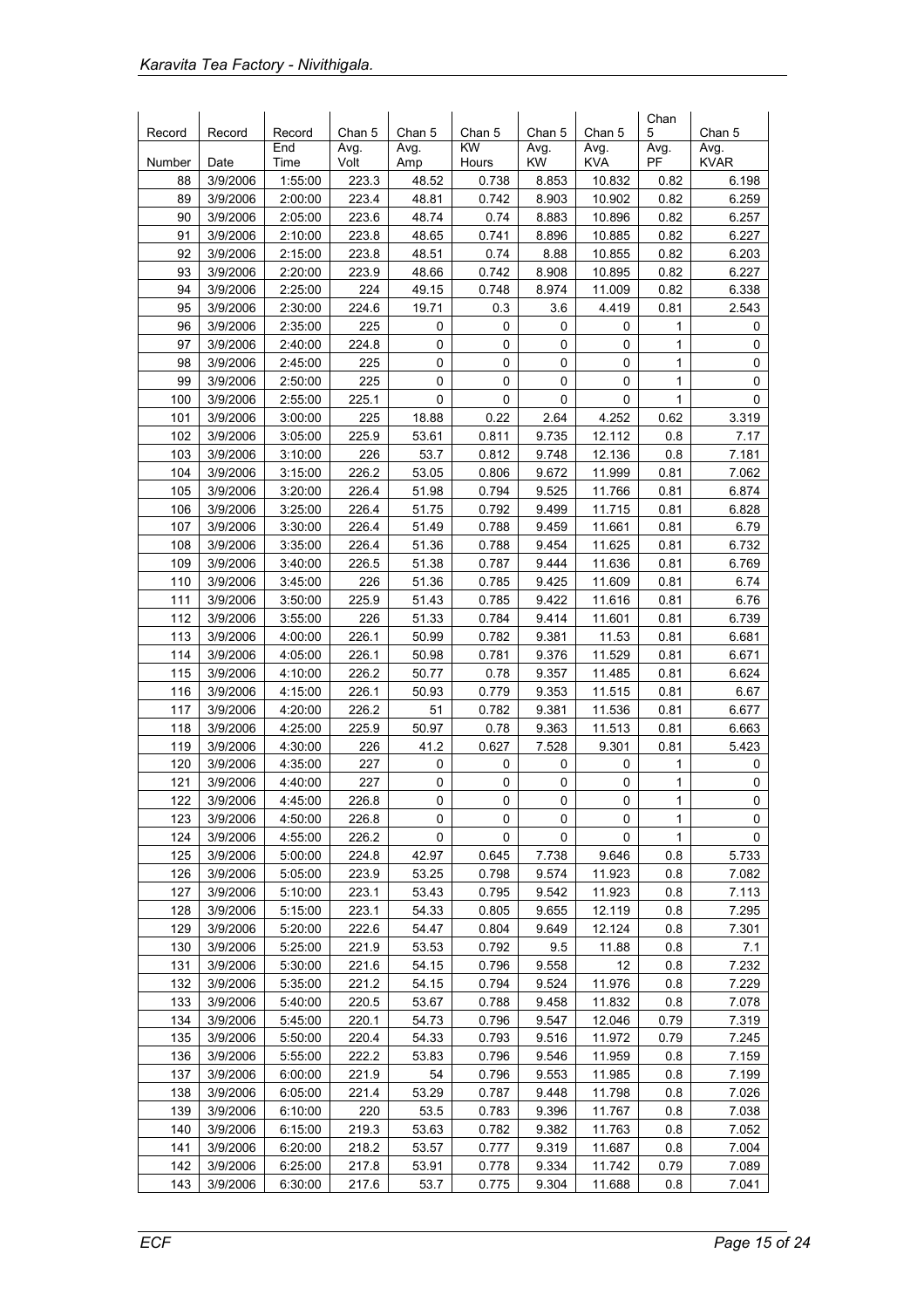|        |          |               |              |             |                     |                   |                    | Chan              |                     |
|--------|----------|---------------|--------------|-------------|---------------------|-------------------|--------------------|-------------------|---------------------|
| Record | Record   | Record<br>End | Chan 5       | Chan 5      | Chan 5<br><b>KW</b> | Chan 5            | Chan 5             | 5                 | Chan 5              |
| Number | Date     | Time          | Avg.<br>Volt | Avg.<br>Amp | Hours               | Avg.<br><b>KW</b> | Avg.<br><b>KVA</b> | Avg.<br><b>PF</b> | Avg.<br><b>KVAR</b> |
| 144    | 3/9/2006 | 6:35:00       | 217.7        | 54.01       | 0.779               | 9.345             | 11.758             | 0.79              | 7.093               |
| 145    | 3/9/2006 | 6:40:00       | 217.7        | 54.36       | 0.782               | 9.379             | 11.835             | 0.79              | 7.179               |
| 146    | 3/9/2006 | 6:45:00       | 218.1        | 54.54       | 0.785               | 9.42              | 11.897             | 0.79              | 7.229               |
| 147    | 3/9/2006 | 6:50:00       | 218.6        | 54.04       | 0.783               | 9.394             | 11.811             | 0.8               | 7.121               |
| 148    | 3/9/2006 | 6:55:00       | 218.8        | 53.71       | 0.781               | 9.368             | 11.751             | 0.8               | 7.057               |
| 149    | 3/9/2006 | 7:00:00       | 219.7        | 53.49       | 0.783               | 9.396             | 11.753             | 0.8               | 7.023               |
| 150    | 3/9/2006 | 7:05:00       | 221.3        | 53.28       | 0.786               | 9.437             | 11.788             | 0.8               | 7.03                |
| 151    | 3/9/2006 | 7:10:00       | 223.4        | 52.91       | 0.792               | 9.502             | 11.82              | 0.8               | 6.986               |
| 152    | 3/9/2006 | 7:15:00       | 224.4        | 52.84       | 0.798               | 9.576             | 11.857             | 0.81              | 6.953               |
| 153    | 3/9/2006 | 7:20:00       | 224.8        | 53.01       | 0.801               | 9.606             | 11.915             | 0.81              | 7.007               |
| 154    | 3/9/2006 | 7:25:00       | 225.8        | 52.52       | 0.799               | 9.585             | 11.86              | 0.81              | 6.936               |
| 155    | 3/9/2006 | 7:30:00       | 226.2        | 52.1        | 0.796               | 9.551             | 11.785             | 0.81              | 6.859               |
| 156    | 3/9/2006 | 7:35:00       | 226.4        | 52.01       | 0.796               | 9.554             | 11.777             | 0.81              | 6.839               |
| 157    | 3/9/2006 | 7:40:00       | 226.8        | 52.14       | 0.799               | 9.591             | 11.824             | 0.81              | 6.861               |
| 158    | 3/9/2006 | 7:45:00       | 227          | 52.15       | 0.8                 | 9.599             | 11.838             | 0.81              | 6.894               |
| 159    | 3/9/2006 | 7:50:00       | 226.3        | 52.8        | 0.806               | 9.672             | 11.948             | 0.81              | 6.981               |
| 160    | 3/9/2006 | 7:55:00       | 226.2        | 52.06       | 0.796               | 9.556             | 11.777             | 0.81              | 6.85                |
| 161    | 3/9/2006 | 8:00:00       | 225.9        | 52.16       | 0.796               | 9.551             | 11.782             | 0.81              | 6.853               |
| 162    | 3/9/2006 | 8:05:00       | 225.2        | 52.43       | 0.796               | 9.549             | 11.805             | 0.81              | 6.893               |
| 163    | 3/9/2006 | 8:10:00       | 225.7        | 51.91       | 0.793               | 9.513             | 11.717             | 0.81              | 6.799               |
| 164    | 3/9/2006 | 8:15:00       | 227.7        | 52.22       | 0.804               | 9.649             | 11.891             | 0.81              | 6.901               |
| 165    | 3/9/2006 | 8:20:00       | 227.7        | 51.65       | 0.798               | 9.58              | 11.76              | 0.81              | 6.785               |
| 166    | 3/9/2006 | 8:25:00       | 227.3        | 51.76       | 0.797               | 9.569             | 11.764             | 0.81              | 6.803               |
| 167    | 3/9/2006 | 8:30:00       | 226.4        | 51.85       | 0.795               | 9.542             | 11.738             | 0.81              | 6.8                 |
| 168    | 3/9/2006 | 8:35:00       | 226.1        | 52.1        | 0.796               | 9.557             | 11.779             | 0.81              | 6.865               |
| 169    | 3/9/2006 | 8:40:00       | 226          | 52.44       | 0.801               | 9.607             | 11.853             | 0.81              | 6.908               |
| 170    | 3/9/2006 | 8:45:00       | 225.8        | 52.18       | 0.797               | 9.562             | 11.78              | 0.81              | 6.861               |
| 171    | 3/9/2006 | 8:50:00       | 225.2        | 52.43       | 0.797               | 9.559             | 11.807             | 0.81              | 6.903               |
| 172    | 3/9/2006 | 8:55:00       | 224.5        | 52.55       | 0.796               | 9.546             | 11.799             | 0.81              | 6.906               |
| 173    | 3/9/2006 | 9:00:00       | 223.9        | 52.52       | 0.792               | 9.501             | 11.762             | 0.81              | 6.901               |
| 174    | 3/9/2006 | 9:05:00       | 223.2        | 52.6        | 0.79                | 9.477             | 11.741             | 0.81              | 6.913               |
| 175    | 3/9/2006 | 9:10:00       | 222.3        | 52.48       | 0.785               | 9.423             | 11.667             | 0.81              | 6.863               |
| 176    | 3/9/2006 | 9:15:00       | 223.7        | 52.75       | 0.793               | 9.512             | 11.8               | 0.81              | 6.963               |
| 177    | 3/9/2006 | 9:20:00       | 223.6        | 52.09       | 0.786               | 9.433             | 11.649             | 0.81              | 6.814               |
| 178    | 3/9/2006 | 9:25:00       | 223.8        | 52.67       | 0.794               | 9.527             | 11.79              | 0.81              | 6.929               |
| 179    | 3/9/2006 | 9:30:00       | 224          | 52.2        | 0.788               | 9.461             | 11.695             | 0.81              | 6.849               |
| 180    | 3/9/2006 | 9:35:00       | 224.1        | 52.11       | 0.789               | 9.468             | 11.68              | 0.81              | 6.82                |
| 181    | 3/9/2006 | 9:40:00       | 223.9        | 52.27       | 0.789               | 9.47              | 11.702             | 0.81              | 6.856               |

|        | <b>Trough No 03</b> |             |              |             |             |            |                    |                   |                     |  |  |  |
|--------|---------------------|-------------|--------------|-------------|-------------|------------|--------------------|-------------------|---------------------|--|--|--|
| Record | Record              | Record      | Chan 5       | Chan 5      | Chan 5      | Chan 5     | Chan 5             | Chan<br>5         | Chan 5              |  |  |  |
| Number | Date                | End<br>Time | Avg.<br>Volt | Avg.<br>Amp | KW<br>Hours | Avg.<br>KW | Avg.<br><b>KVA</b> | Avg.<br><b>PF</b> | Avg.<br><b>KVAR</b> |  |  |  |
| 1      | 3/8/2006            | 19:00:00    | 224.3        | 41.53       | 0.151       | 1.817      | 9.315              | 0.2               | 0.114               |  |  |  |
| 2      | 3/8/2006            | 19:05:00    | 224          | 38.67       | 0.24        | 2.875      | 8.659              | 0.33              | 0.056               |  |  |  |
| 3      | 3/8/2006            | 19:10:00    | 225.5        | 4.19        | 0.001       | 0.007      | 0.946              | 0.01              | 0.001               |  |  |  |
| 4      | 3/8/2006            | 19:15:00    | 224.3        | 4.32        | 0.001       | 0.013      | 0.969              | $-0.01$           | $-0.013$            |  |  |  |
| 5      | 3/8/2006            | 19:20:00    | 223.5        | 2.87        | 0           | $-0.008$   | 0.641              | 0.01              | $-0.01$             |  |  |  |
| 6      | 3/8/2006            | 19:25:00    | 222          | 5.19        | 0           | 0.002      | 1.152              | 0                 | $-0.011$            |  |  |  |
| 7      | 3/8/2006            | 19:30:00    | 221.6        | 3.61        | $-0.001$    | $-0.014$   | 0.801              | 0.02              | $-0.006$            |  |  |  |
| 8      | 3/8/2006            | 19:35:00    | 221.2        | 4.88        | 0.003       | 0.034      | 1.081              | 0.03              | 0.005               |  |  |  |
| 9      | 3/8/2006            | 19:40:00    | 220.8        | 4.25        | 0           | $-0.004$   | 0.939              | $\Omega$          | 0.014               |  |  |  |
| 10     | 3/8/2006            | 19:45:00    | 220.4        | 2.33        | 0.001       | 0.015      | 0.513              | $-0.03$           | $-0.008$            |  |  |  |
| 11     | 3/8/2006            | 19:50:00    | 219.9        | 5.05        | 0           | 0.001      | 1.11               | 0                 | 0.007               |  |  |  |
| 12     | 3/8/2006            | 19:55:00    | 219.4        | 3.1         | 0           | 0.003      | 0.68               | 0                 | 0.001               |  |  |  |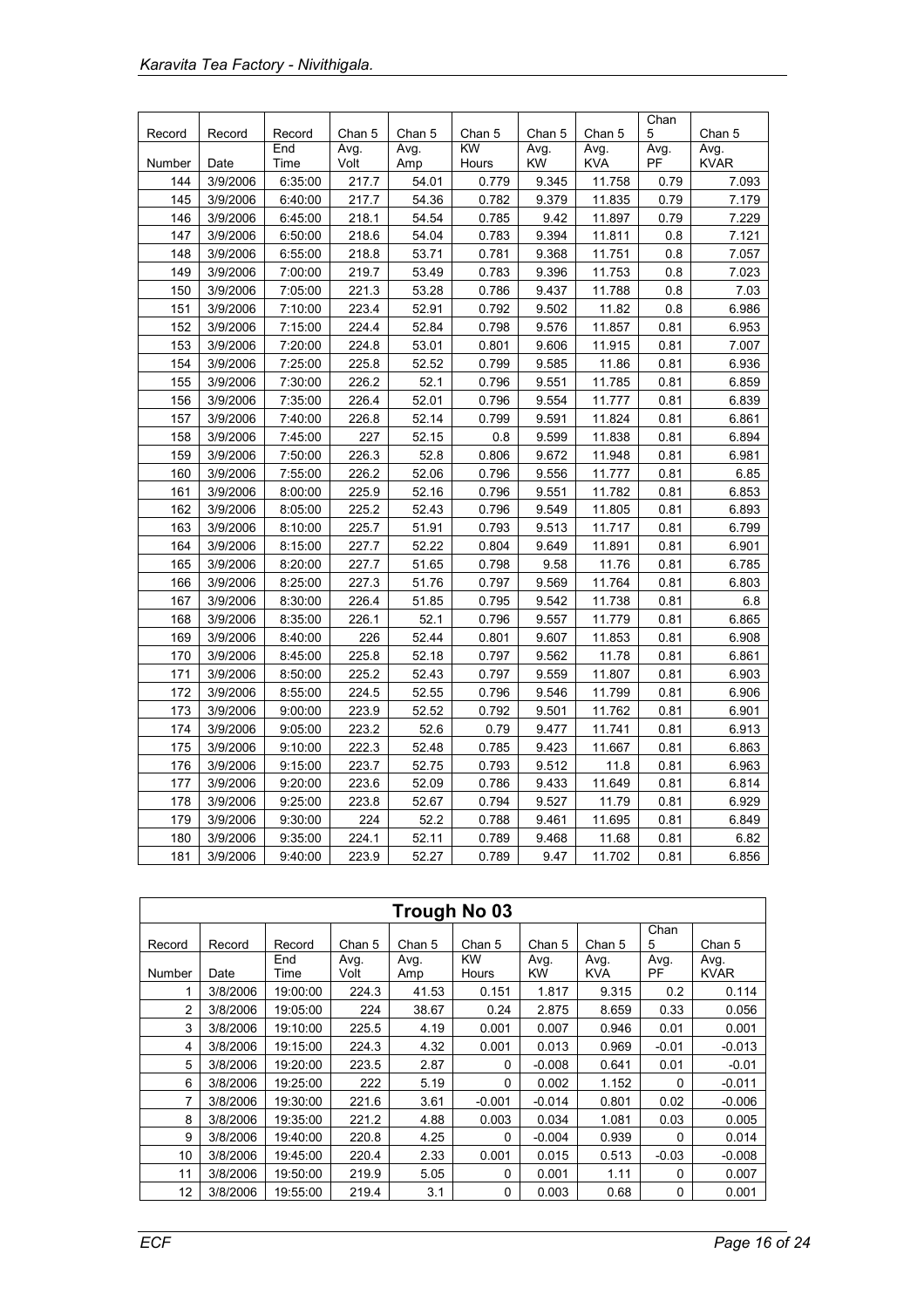| Record   | Record               | Record               | Chan 5         | Chan 5       | Chan 5        | Chan 5               | Chan 5         | Chan<br>5       | Chan 5            |
|----------|----------------------|----------------------|----------------|--------------|---------------|----------------------|----------------|-----------------|-------------------|
|          |                      | End                  | Avg.           | Avg.         | KW            | Avg.                 | Avg.           | Avg.            | Avg.              |
| Number   | Date                 | Time                 | Volt           | Amp          | Hours         | <b>KW</b>            | <b>KVA</b>     | PF              | <b>KVAR</b>       |
| 13       | 3/8/2006             | 20:00:00             | 218.6          | 2.13         | 0             | $-0.004$             | 0.466          | $-0.01$         | 0.008             |
| 14<br>15 | 3/8/2006             | 20:05:00             | 216.5          | 4.67<br>1.92 | $-0.001$      | $-0.016$             | 1.01           | $-0.02$         | 0.003             |
| 16       | 3/8/2006<br>3/8/2006 | 20:10:00<br>20:15:00 | 213.9<br>213.2 | 1.99         | 0<br>$-0.001$ | $-0.007$<br>$-0.016$ | 0.413<br>0.423 | 0.02<br>$-0.04$ | $-0.006$<br>0.01  |
| 17       | 3/8/2006             | 20:20:00             | 213.2          | 2.67         | 0             | 0.002                | 0.569          | 0               | $-0.001$          |
| 18       | 3/8/2006             | 20:25:00             | 213.4          | 3.88         | 0             | $-0.004$             | 0.828          | $-0.01$         | 0.005             |
| 19       | 3/8/2006             | 20:30:00             | 213.7          | 2.36         | 0             | 0.005                | 0.504          | 0.01            | 0.005             |
| 20       | 3/8/2006             | 20:35:00             | 213.5          | 2.55         | 0             | $-0.004$             | 0.545          | $-0.01$         | 0.01              |
| 21       | 3/8/2006             | 20:40:00             | 211.7          | 34.47        | 0.228         | 2.741                | 7.296          | $-0.38$         | $-0.043$          |
| 22       | 3/8/2006             | 20:45:00             | 212.1          | 37.41        | 0.293         | 3.52                 | 7.933          | $-0.44$         | $-0.044$          |
| 23       | 3/8/2006             | 20:50:00             | 212.2          | 41           | 0.319         | 3.823                | 8.7            | 0.44            | 0.098             |
| 24       | 3/8/2006             | 20:55:00             | 213.1          | 39.84        | 0.294         | 3.533                | 8.486          | $-0.42$         | $-0.215$          |
| 25       | 3/8/2006             | 21:00:00             | 213.3          | 39.11        | 0.289         | 3.466                | 8.343          | $-0.42$         | $-0.145$          |
| 26       | 3/8/2006             | 21:05:00             | 212.3          | 39.14        | 0.294         | 3.526                | 8.308          | $-0.42$         | $-0.291$          |
| 27       | 3/8/2006             | 21:10:00             | 213            | 39.84        | 0.284         | 3.408                | 8.481          | $-0.4$          | $-0.125$          |
| 28       | 3/8/2006             | 21:15:00             | 214            | 39.42        | 0.3           | 3.595                | 8.435          | $-0.43$         | $-0.177$          |
| 29       | 3/8/2006             | 21:20:00             | 214.3          | 40.44        | 0.29          | 3.481                | 8.664          | $-0.4$          | $-0.089$          |
| 30       | 3/8/2006             | 21:25:00             | 214.3          | 42.04        | 0.28          | 3.359                | 9.004          | $-0.37$         | $-0.122$          |
| 31       | 3/8/2006             | 21:30:00             | 215.1          | 42.95        | 0.289         | 3.473                | 9.235          | 0.38            | 0.22              |
| 32       | 3/8/2006             | 21:35:00             | 215.9          | 43.21        | 0.293         | 3.519                | 9.326          | 0.38            | 0.024             |
| 33       | 3/8/2006             | 21:40:00             | 216.3          | 43.24        | 0.289         | 3.464                | 9.351          | $-0.37$         | $-0.096$          |
| 34       | 3/8/2006             | 21:45:00             | 216.2          | 43.66        | 0.307         | 3.682                | 9.435          | $-0.39$         | $-0.17$           |
| 35       | 3/8/2006             | 21:50:00             | 216.1          | 44.41        | 0.3           | 3.601                | 9.593          | $-0.38$         | $-0.305$          |
| 36       | 3/8/2006             | 21:55:00             | 219.2          | 43.15        | 0.29          | 3.484                | 9.458          | $-0.37$         | $-0.396$          |
| 37       | 3/8/2006             | 22:00:00             | 220.2          | 42.51        | 0.305         | 3.656                | 9.356          | $-0.39$         | $-0.26$           |
| 38       | 3/8/2006             | 22:05:00             | 220.8          | 49.08        | 0.309         | 3.707                | 10.831         | 0.34            | 0.116             |
| 39       | 3/8/2006             | 22:10:00             | 221.3          | 40.48        | 0.28          | 3.354                | 8.955          | $-0.37$         | $-0.194$          |
| 40       | 3/8/2006             | 22:15:00             | 222            | 42.07        | 0.294         | 3.528                | 9.336          | $-0.38$         | $-0.025$          |
| 41       | 3/8/2006             | 22:20:00             | 222.7          | 40.64        | 0.284         | 3.407                | 9.047          | $-0.38$         | $-0.331$          |
| 42       | 3/8/2006             | 22:25:00             | 223.2          | 42.09        | 0.307         | 3.687                | 9.392          | $-0.39$         | $-0.158$          |
| 43       | 3/8/2006             | 22:30:00             | 224.1          | 41.17        | 0.303         | 3.63                 | 9.22           | $-0.39$         | $-0.26$           |
| 44       | 3/8/2006             | 22:35:00             | 225.3          | 42.3         | 0.296         | 3.551                | 9.526          | $-0.37$         | $-0.167$          |
| 45       | 3/8/2006             | 22:40:00             | 225.6          | 41.66        | 0.28          | 3.356                | 9.395          | $-0.36$         | $-0.009$          |
| 46       | 3/8/2006             | 22:45:00             | 225.1          | 40.4         | 0.293         | 3.519                | 9.091<br>9.504 | $-0.39$         | $-0.152$          |
| 47       | 3/8/2006             | 22:50:00<br>22:55:00 | 224            | 42.43        | 0.301         | 3.61                 |                | $-0.38$         | $-0.142$          |
| 48<br>49 | 3/8/2006<br>3/8/2006 | 23:00:00             | 224.3<br>224.8 | 40.39<br>41  | 0.299<br>0.29 | 3.586<br>3.482       | 9.056<br>9.215 | 0.4<br>$-0.38$  | 0.032<br>$-0.297$ |
| 50       | 3/8/2006             | 23:05:00             | 225.3          | 39.54        | 0.292         | 3.507                | 8.906          | $-0.39$         | $-0.087$          |
| 51       | 3/8/2006             | 23:10:00             | 224.9          | 40.84        | 0.297         | 3.559                | 9.181          | $-0.39$         | $-0.159$          |
| 52       | 3/8/2006             | 23:15:00             | 224.6          | 39.94        | 0.273         | 3.278                | 8.967          | 0.37            | 0.11              |
| 53       | 3/8/2006             | 23:20:00             | 225.1          | 41.03        | 0.287         | 3.442                | 9.232          | 0.37            | 0.006             |
| 54       | 3/8/2006             | 23:25:00             | 225.5          | 41.18        | 0.274         | 3.288                | 9.282          | $-0.35$         | $-0.162$          |
| 55       | 3/8/2006             | 23:30:00             | 225.9          | 40.05        | 0.308         | 3.701                | 9.047          | $-0.41$         | $-0.098$          |
| 56       | 3/8/2006             | 23:35:00             | 226.1          | 40.95        | 0.291         | 3.489                | 9.259          | $-0.38$         | $-0.248$          |
| 57       | 3/8/2006             | 23:40:00             | 226.2          | 40.02        | 0.295         | 3.544                | 9.051          | $-0.39$         | $-0.329$          |
| 58       | 3/8/2006             | 23:45:00             | 226.5          | 39.91        | 0.281         | 3.372                | 9.035          | $-0.37$         | $-0.087$          |
| 59       | 3/8/2006             | 23:50:00             | 226.7          | 40.48        | 0.304         | 3.644                | 9.175          | $-0.4$          | $-0.07$           |
| 60       | 3/8/2006             | 23:55:00             | 227            | 39.86        | 0.298         | 3.572                | 9.048          | $-0.39$         | $-0.177$          |
| 61       | 3/9/2006             | 0:00:00              | 227.1          | 41.49        | 0.303         | 3.633                | 9.419          | 0.39            | 0.228             |
| 62       | 3/9/2006             | 0:05:00              | 227            | 39.69        | 0.267         | 3.198                | 9.008          | 0.36            | 0.034             |
| 63       | 3/9/2006             | 0:10:00              | 227.7          | 41.73        | 0.327         | 3.921                | 9.498          | 0.41            | 0.083             |
| 64       | 3/9/2006             | 0:15:00              | 227            | 39.99        | 0.276         | 3.309                | 9.074          | $-0.36$         | $-0.129$          |
| 65       | 3/9/2006             | 0:20:00              | 226.6          | 42.02        | 0.299         | 3.592                | 9.52           | $-0.38$         | $-0.251$          |
| 66       | 3/9/2006             | 0:25:00              | 226.4          | 40.22        | 0.271         | 3.254                | 9.101          | $-0.36$         | $-0.156$          |
| 67       | 3/9/2006             | 0:30:00              | 226.2          | 40.86        | 0.29          | 3.477                | 9.237          | $-0.38$         | $-0.112$          |
| 68       | 3/9/2006             | 0:35:00              | 226            | 41.31        | 0.316         | 3.786                | 9.332          | 0.41            | 0.015             |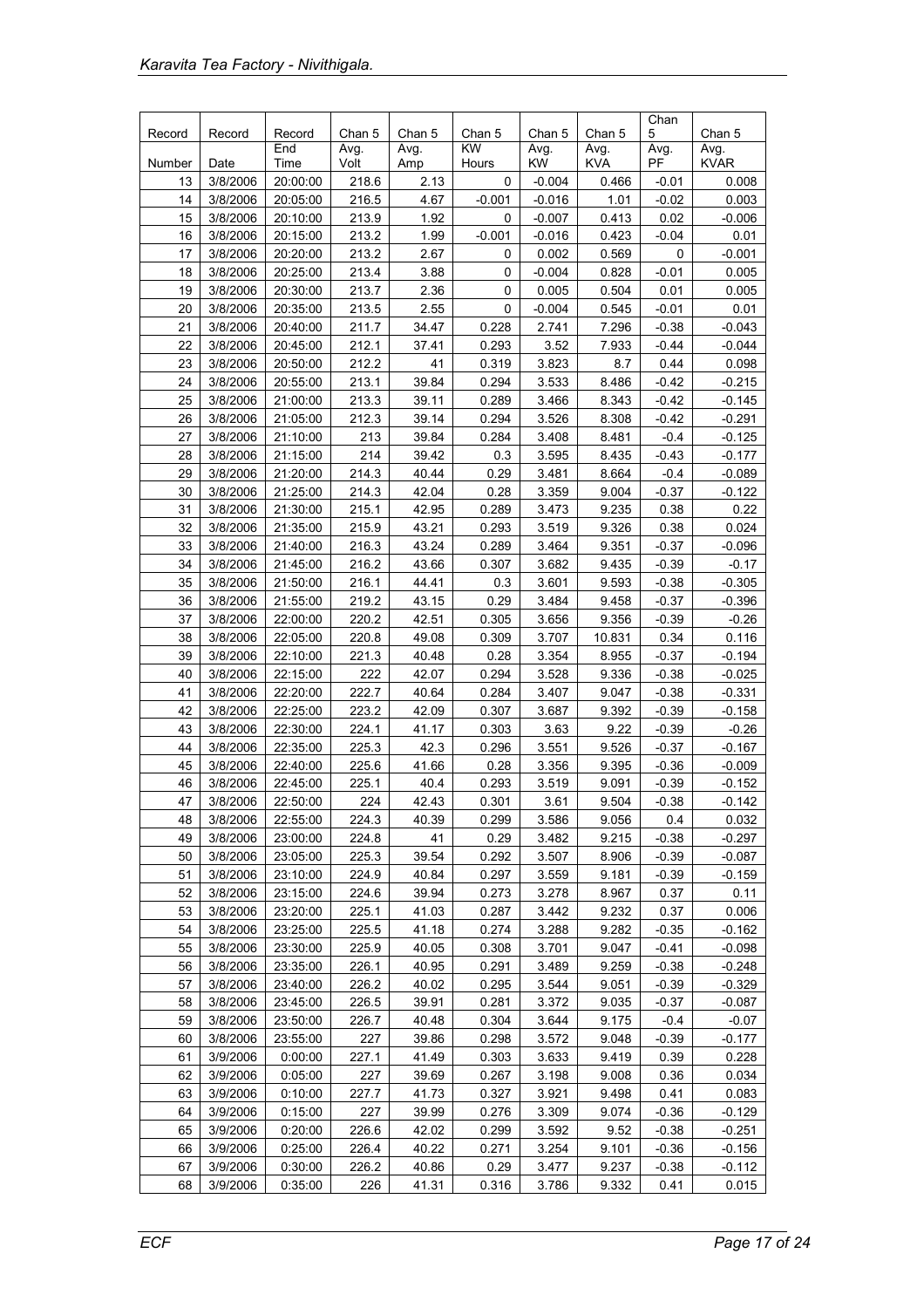|        |          |               |                |                |              |                |                | Chan      |                     |
|--------|----------|---------------|----------------|----------------|--------------|----------------|----------------|-----------|---------------------|
| Record | Record   | Record<br>End | Chan 5<br>Avg. | Chan 5<br>Avg. | Chan 5<br>KW | Chan 5<br>Avg. | Chan 5<br>Avg. | 5<br>Avg. | Chan 5<br>Avg.      |
| Number | Date     | Time          | Volt           | Amp            | Hours        | <b>KW</b>      | <b>KVA</b>     | PF        | <b>KVAR</b>         |
| 69     | 3/9/2006 | 0:40:00       | 225.9          | 40.57          | 0.296        | 3.557          | 9.164          | $-0.39$   | $-0.033$            |
| 70     | 3/9/2006 | 0:45:00       | 225.2          | 41.32          | 0.293        | 3.521          | 9.303          | $-0.38$   | $-0.251$            |
| 71     | 3/9/2006 | 0:50:00       | 224.4          | 39.27          | 0.287        | 3.446          | 8.81           | $-0.39$   | $-0.263$            |
| 72     | 3/9/2006 | 0:55:00       | 223.9          | 40.34          | 0.294        | 3.531          | 9.027          | 0.39      | 0.026               |
| 73     | 3/9/2006 | 1:00:00       | 223.5          | 41.6           | 0.313        | 3.755          | 9.295          | $-0.4$    | $-0.232$            |
| 74     | 3/9/2006 | 1:05:00       | 223.6          | 41.82          | 0.308        | 3.698          | 9.35           | $-0.4$    | $-0.026$            |
| 75     | 3/9/2006 | 1:10:00       | 223.8          | 41.42          | 0.285        | 3.42           | 9.266          | $-0.37$   | $-0.181$            |
| 76     | 3/9/2006 | 1:15:00       | 223            | 40.24          | 0.278        | 3.336          | 8.973          | 0.37      | 0.002               |
| 77     | 3/9/2006 | 1:20:00       | 222.8          | 41.8           | 0.306        | 3.677          | 9.313          | $-0.39$   | $-0.121$            |
| 78     | 3/9/2006 | 1:25:00       | 222.9          | 41.37          | 0.292        | 3.507          | 9.221          | 0.38      | 0.149               |
| 79     | 3/9/2006 | 1:30:00       | 223            | 43.82          | 0.304        | 3.651          | 9.768          | $-0.37$   | $-0.02$             |
| 80     | 3/9/2006 | 1:35:00       | 223.1          | 40.97          | 0.292        | 3.503          | 9.138          | $-0.38$   | $-0.116$            |
| 81     | 3/9/2006 | 1:40:00       | 223.2          | 41.69          | 0.331        | 3.977          | 9.301          | 0.43      | 0.124               |
| 82     | 3/9/2006 | 1:45:00       | 223.2          | 42.96          | 0.303        | 3.637          | 9.584          | 0.38      | 0.001               |
| 83     | 3/9/2006 | 1:50:00       | 223.5          | 41.33          | 0.296        | 3.555          | 9.234          | 0.38      | 0.062               |
| 84     | 3/9/2006 | 1:55:00       | 223.2          | 40.99          | 0.28         | 3.364          | 9.143          | $-0.37$   | $-0.178$            |
| 85     | 3/9/2006 | 2:00:00       | 223.2          | 38.66          | 0.258        | 3.094          | 8.626          | $-0.36$   | $-0.034$            |
| 86     | 3/9/2006 | 2:05:00       | 223.4          | 40.74          | 0.283        | 3.397          | 9.099          | 0.37      | 0.012               |
| 87     | 3/9/2006 | 2:10:00       | 223.8          | 38.03          | 0.281        | 3.369          | 8.508          | $-0.4$    | $-0.375$            |
| 88     | 3/9/2006 | 2:15:00       | 223.8          | 39.33          | 0.252        | 3.029          | 8.799          | 0.34      | 0.035               |
| 89     | 3/9/2006 | 2:20:00       | 223.8          | 40.86          | 0.274        | 3.291          | 9.142          | 0.36      | 0.032               |
| 90     | 3/9/2006 | 2:25:00       | 223.9          | 38.56          | 0.251        | 3.011          | 8.627          | $-0.35$   | $-0.095$            |
| 91     | 3/9/2006 | 2:30:00       | 224.3          | 40.61          | 0.252        | 3.027          | 9.105          | $-0.33$   | $-0.054$            |
| 92     | 3/9/2006 | 2:35:00       | 224.6          | 36.93          | 0.217        | 2.609          | 8.292          | 0.31      | 0.134               |
| 93     | 3/9/2006 | 2:40:00       | 224.3          | 39.4           | 0.222        | 2.669          | 8.834          | $-0.3$    | $-0.441$            |
| 94     | 3/9/2006 | 2:45:00       | 224.6          | 36.22          | 0.234        | 2.813          | 8.133          | $-0.35$   | $-0.389$            |
| 95     | 3/9/2006 | 2:50:00       | 224.6          | 35.33          | 0.195        | 2.335          | 7.935          | $-0.29$   | $-0.281$            |
| 96     | 3/9/2006 | 2:55:00       | 224.7          | 31.53          | 0.199        | 2.393          | 7.083          | $-0.34$   | $-0.07$             |
| 97     | 3/9/2006 | 3:00:00       | 224.8          | 34.58          | 0.189        | 2.272          | 7.772          | $-0.29$   | $-0.39$             |
| 98     | 3/9/2006 | 3:05:00       | 225.9          | 34.64          | 0.197        | 2.367          | 7.825          | $-0.3$    | $-0.001$            |
| 99     | 3/9/2006 | 3:10:00       | 226.1          | 33.14          | 0.171        | 2.055          | 7.492          | $-0.27$   | $-0.395$            |
| 100    | 3/9/2006 | 3:15:00       | 226.3          | 28.15          | 0.139        | 1.667          | 6.366          | $-0.26$   | $-0.175$            |
| 101    | 3/9/2006 | 3:20:00       | 226.6          | 3.98           | 0.002        | 0.025          | 0.903          | 0.03      | 0.025               |
| 102    | 3/9/2006 | 3:25:00       | 226.7          | 4.89           | 0            | 0.001          | 1.108          | 0         | 0                   |
| 103    | 3/9/2006 | 3:30:00       | 226.8          | 5.24           | 0            | $-0.002$       | 1.19           | 0         | 0.004               |
| 104    | 3/9/2006 | 3:35:00       | 226.5          | 23.64          | 0.094        | 1.128          | 5.351          | $-0.21$   | $-0.018$            |
| 105    | 3/9/2006 | 3:40:00       | 226.5          | 29.5           | 0.173        | 2.071          | 6.676          | $-0.31$   | $-0.334$            |
| 106    | 3/9/2006 | 3:45:00       | 226.3          | 30.94          | 0.152        | 1.819          | 6.997          | $-0.26$   | $-0.272$            |
| 107    | 3/9/2006 | 3:50:00       | 226            | 35.62          | 0.162        | 1.947          | 8.047          | -0.24     | $-0.338$            |
| 108    | 3/9/2006 | 3:55:00       | 226.1          | 32.56          | 0.134        | 1.608          | 7.36           | $-0.22$   | $-0.382$            |
| 109    | 3/9/2006 | 4:00:00       | 226.3          | 34.8           | 0.136        | 1.628          | 7.873          | $-0.21$   | $-0.483$            |
| 110    | 3/9/2006 | 4:05:00       | 226.3          | 34.29          | 0.143        | 1.721          | 7.757          | $-0.22$   | $-0.284$            |
| 111    | 3/9/2006 | 4:10:00       | 226.3          | 32.89          | 0.118        | 1.421          | 7.439          | $-0.19$   | $-0.193$            |
| 112    | 3/9/2006 | 4:15:00       | 226.1          | 31.2           | 0.109        | 1.312          | 7.054          | $-0.19$   | $-0.384$            |
| 113    | 3/9/2006 | 4:20:00       | 226.2          | 35.21          | 0.095        | 1.139          | 7.962          | $-0.14$   | $-0.263$            |
| 114    | 3/9/2006 |               | 226.1          |                |              |                | 7.476          | $-0.17$   |                     |
| 115    | 3/9/2006 | 4:25:00       | 226.2          | 33.08<br>34.01 | 0.103<br>0.1 | 1.235          | 7.688          | $-0.16$   | $-0.36$<br>$-0.501$ |
|        |          | 4:30:00       |                |                |              | 1.194          |                |           |                     |
| 116    | 3/9/2006 | 4:35:00       | 226.6          | 32.93          | 0.092        | 1.106          | 7.457          | $-0.15$   | $-0.125$            |
| 117    | 3/9/2006 | 4:40:00       | 226.8          | 33.64          | 0.108        | 1.294          | 7.626          | $-0.17$   | $-0.215$            |
| 118    | 3/9/2006 | 4:45:00       | 226.7          | 31.02          | 0.062        | 0.749          | 7.028          | $-0.11$   | $-0.194$            |
| 119    | 3/9/2006 | 4:50:00       | 226.6          | 30.74          | 0.094        | 1.127          | 6.961          | $-0.16$   | $-0.268$            |
| 120    | 3/9/2006 | 4:55:00       | 225.8          | 40.1           | 0.262        | 3.146          | 9.048          | $-0.35$   | $-0.273$            |
| 121    | 3/9/2006 | 5:00:00       | 224.6          | 42.01          | 0.29         | 3.483          | 9.431          | $-0.37$   | $-0.098$            |
| 122    | 3/9/2006 | 5:05:00       | 223.8          | 39.53          | 0.291        | 3.494          | 8.844          | $-0.4$    | $-0.303$            |
| 123    | 3/9/2006 | 5:10:00       | 223.2          | 42.91          | 0.28         | 3.356          | 9.574          | $-0.35$   | $-0.27$             |
| 124    | 3/9/2006 | 5:15:00       | 222.9          | 41.91          | 0.305        | 3.654          | 9.339          | $-0.39$   | $-0.225$            |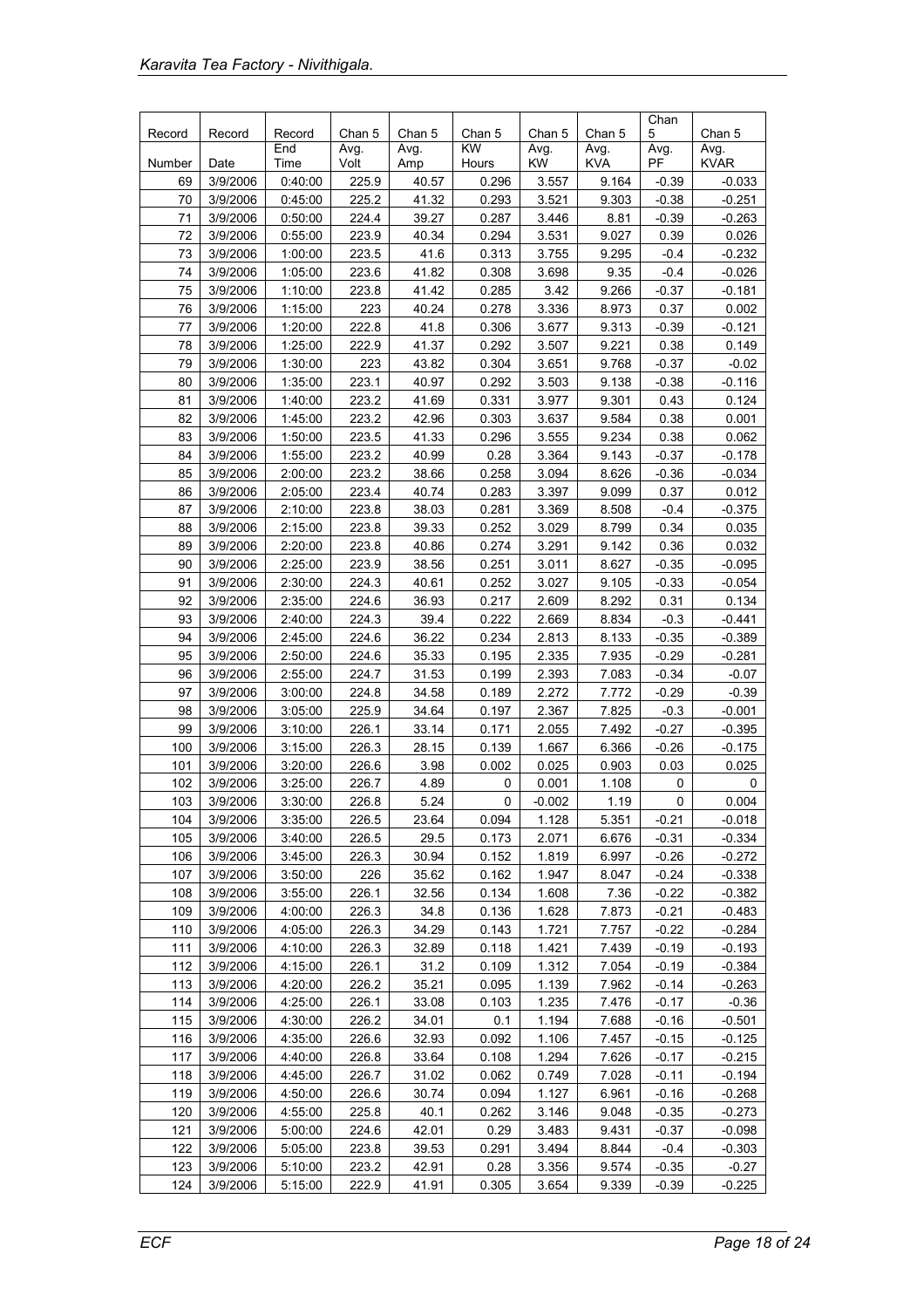| Record | Record   | Record      | Chan 5       | Chan 5      | Chan 5      | Chan 5            | Chan 5             | Chan<br>5  | Chan 5              |
|--------|----------|-------------|--------------|-------------|-------------|-------------------|--------------------|------------|---------------------|
| Number | Date     | End<br>Time | Avg.<br>Volt | Avg.<br>Amp | KW<br>Hours | Avg.<br><b>KW</b> | Avg.<br><b>KVA</b> | Avg.<br>PF | Avg.<br><b>KVAR</b> |
| 125    | 3/9/2006 | 5:20:00     | 222.6        | 39.48       | 0.287       | 3.443             | 8.782              | $-0.39$    | $-0.238$            |
| 126    | 3/9/2006 | 5:25:00     | 221.9        | 40.9        | 0.275       | 3.299             | 9.07               | 0.36       | 0.048               |
| 127    | 3/9/2006 | 5:30:00     | 221.3        | 40.18       | 0.29        | 3.481             | 8.889              | $-0.39$    | $-0.238$            |
| 128    | 3/9/2006 | 5:35:00     | 221.1        | 41.78       | 0.291       | 3.492             | 9.233              | $-0.38$    | $-0.298$            |
| 129    | 3/9/2006 | 5:40:00     | 220.4        | 40.18       | 0.271       | 3.256             | 8.851              | $-0.37$    | $-0.216$            |
| 130    | 3/9/2006 | 5:45:00     | 220          | 39.78       | 0.275       | 3.304             | 8.75               | $-0.38$    | $-0.167$            |
| 131    | 3/9/2006 | 5:50:00     | 220.6        | 31.96       | 0.093       | 1.119             | 7.05               | $-0.16$    | $-0.166$            |
| 132    | 3/9/2006 | 5:55:00     | 222.6        | 32.1        | 0.072       | 0.865             | 7.142              | $-0.12$    | $-0.239$            |
| 133    | 3/9/2006 | 6:00:00     | 222.2        | 32.71       | 0.09        | 1.075             | 7.266              | $-0.15$    | $-0.286$            |
| 134    | 3/9/2006 | 6:05:00     | 221.5        | 32.73       | 0.069       | 0.829             | 7.248              | $-0.11$    | $-0.068$            |
| 135    | 3/9/2006 | 6:10:00     | 220.3        | 31          | 0.08        | 0.965             | 6.826              | $-0.14$    | $-0.425$            |
| 136    | 3/9/2006 | 6:15:00     | 219.5        | 32.14       | 0.058       | 0.699             | 7.051              | 0.1        | 0.056               |
| 137    | 3/9/2006 | 6:20:00     | 218.3        | 30.79       | 0.06        | 0.719             | 6.718              | $-0.11$    | $-0.184$            |
| 138    | 3/9/2006 | 6:25:00     | 218.2        | 32.41       | 0.056       | 0.673             | 7.067              | $-0.1$     | $-0.256$            |
| 139    | 3/9/2006 | 6:30:00     | 218          | 31.45       | 0.053       | 0.642             | 6.852              | $-0.09$    | $-0.227$            |
| 140    | 3/9/2006 | 6:35:00     | 217.7        | 32.69       | 0.021       | 0.253             | 7.114              | $-0.04$    | $-0.069$            |
| 141    | 3/9/2006 | 6:40:00     | 218.1        | 29.49       | 0.04        | 0.482             | 6.427              | $-0.07$    | $-0.035$            |
| 142    | 3/9/2006 | 6:45:00     | 218.4        | 30.09       | 0.039       | 0.468             | 6.568              | 0.07       | 0.004               |
| 143    | 3/9/2006 | 6:50:00     | 218.6        | 34.04       | 0.058       | 0.694             | 7.442              | 0.09       | 0.183               |
| 144    | 3/9/2006 | 6:55:00     | 219          | 34.75       | 0.053       | 0.634             | 7.608              | 0.08       | 0.001               |
| 145    | 3/9/2006 | 7:00:00     | 219.9        | 30.72       | 0.05        | 0.601             | 6.752              | 0.09       | 0.025               |
| 146    | 3/9/2006 | 7:05:00     | 221.4        | 32.16       | 0.027       | 0.328             | 7.12               | $-0.05$    | $-0.31$             |
| 147    | 3/9/2006 | 7:10:00     | 223.7        | 31.32       | 0.05        | 0.598             | 7.002              | $-0.09$    | $-0.145$            |
| 148    | 3/9/2006 | 7:15:00     | 224.5        | 30.6        | 0.038       | 0.452             | 6.865              | 0.07       | 0.088               |
| 149    | 3/9/2006 | 7:20:00     | 225.2        | 29.76       | 0.026       | 0.31              | 6.699              | $-0.05$    | $-0.272$            |
| 150    | 3/9/2006 | 7:25:00     | 226.2        | 29.26       | 0.041       | 0.487             | 6.618              | $-0.07$    | $-0.304$            |
| 151    | 3/9/2006 | 7:30:00     | 226.1        | 31.98       | 0.044       | 0.524             | 7.228              | $-0.07$    | $-0.201$            |
| 152    | 3/9/2006 | 7:35:00     | 226.6        | 32.26       | 0.047       | 0.559             | 7.307              | $-0.08$    | $-0.06$             |
| 153    | 3/9/2006 | 7:40:00     | 226.9        | 34.03       | 0.031       | 0.378             | 7.718              | 0.05       | 0.405               |
| 154    | 3/9/2006 | 7:45:00     | 227.1        | 29.97       | 0.05        | 0.598             | 6.803              | $-0.09$    | $-0.445$            |
| 155    | 3/9/2006 | 7:50:00     | 226.3        | 32.12       | 0.043       | 0.518             | 7.264              | $-0.07$    | $-0.504$            |
| 156    | 3/9/2006 | 7:55:00     | 226.6        | 32.99       | 0.052       | 0.629             | 7.473              | 0.08       | 0                   |
| 157    | 3/9/2006 | 8:00:00     | 226          | 30.73       | 0.023       | 0.28              | 6.94               | $-0.04$    | $-0.153$            |
| 158    | 3/9/2006 | 8:05:00     | 225.3        | 28.18       | 0.008       | 0.101             | 6.345              | $-0.02$    | $-0.075$            |

|                | Trough No 04 |             |              |             |                    |             |                    |            |                     |  |  |  |
|----------------|--------------|-------------|--------------|-------------|--------------------|-------------|--------------------|------------|---------------------|--|--|--|
| Record         | Record       | Record      | Chan 5       | Chan 5      | Chan 5             | Chan 5      | Chan 5             | Chan<br>5  | Chan 5              |  |  |  |
| Number         | Date         | End<br>Time | Avg.<br>Volt | Avg.<br>Amp | <b>KW</b><br>Hours | Avg.<br>KW  | Avg.<br><b>KVA</b> | Avg.<br>PF | Avg.<br><b>KVAR</b> |  |  |  |
| 1              | 3/8/2006     | 19:05:00    | 223.6        | 45.47       | 0.707              | 8.481       | 10.154             | 0.84       | 0.87                |  |  |  |
| $\overline{2}$ | 3/8/2006     | 19:10:00    | 225.5        | 0           | 0                  | $\Omega$    | $\Omega$           | 1          | $\mathbf{0}$        |  |  |  |
| 3              | 3/8/2006     | 19:15:00    | 224.3        | 0           | 0                  | $\Omega$    | 0                  | 1          | $\mathbf 0$         |  |  |  |
| 4              | 3/8/2006     | 19:20:00    | 223.4        | 0           | 0                  | $\Omega$    | $\mathbf 0$        | 1          | $\mathbf 0$         |  |  |  |
| 5              | 3/8/2006     | 19:25:00    | 222.2        | 0           | 0                  | $\Omega$    | $\Omega$           | 1          | $\mathbf 0$         |  |  |  |
| 6              | 3/8/2006     | 19:30:00    | 221.8        | 0           | 0                  | $\Omega$    | $\Omega$           | 1          | 0                   |  |  |  |
| 7              | 3/8/2006     | 19:35:00    | 221.3        | 0           | 0                  | $\Omega$    | 0                  | 1          | $\mathbf 0$         |  |  |  |
| 8              | 3/8/2006     | 19:40:00    | 220.9        | $\Omega$    | $\Omega$           | $\Omega$    | $\Omega$           | 1          | $\mathbf 0$         |  |  |  |
| 9              | 3/8/2006     | 19:45:00    | 220.4        | $\Omega$    | $\Omega$           | $\Omega$    | $\Omega$           | 1          | 0                   |  |  |  |
| 10             | 3/8/2006     | 19:50:00    | 220.1        | 0           | 0                  | $\mathbf 0$ | 0                  | 1          | $\mathbf 0$         |  |  |  |
| 11             | 3/8/2006     | 19:55:00    | 219.6        | 0           | 0                  | $\Omega$    | $\Omega$           | 1          | $\mathbf 0$         |  |  |  |
| 12             | 3/8/2006     | 20:00:00    | 218.5        | 0           | 0                  | $\Omega$    | $\mathbf 0$        | 1          | 0                   |  |  |  |
| 13             | 3/8/2006     | 20:05:00    | 216.4        | $\Omega$    | $\Omega$           | $\Omega$    | $\Omega$           | 1          | $\mathbf{0}$        |  |  |  |
| 14             | 3/8/2006     | 20:10:00    | 214          | $\Omega$    | 0                  | $\Omega$    | $\Omega$           | 1          | $\mathbf 0$         |  |  |  |
| 15             | 3/8/2006     | 20:15:00    | 213.4        | 0           | 0                  | $\Omega$    | $\mathbf 0$        | 1          | $\mathbf 0$         |  |  |  |
| 16             | 3/8/2006     | 20:20:00    | 213.5        | 0           | 0                  | 0           | $\mathbf 0$        | 1          | 0                   |  |  |  |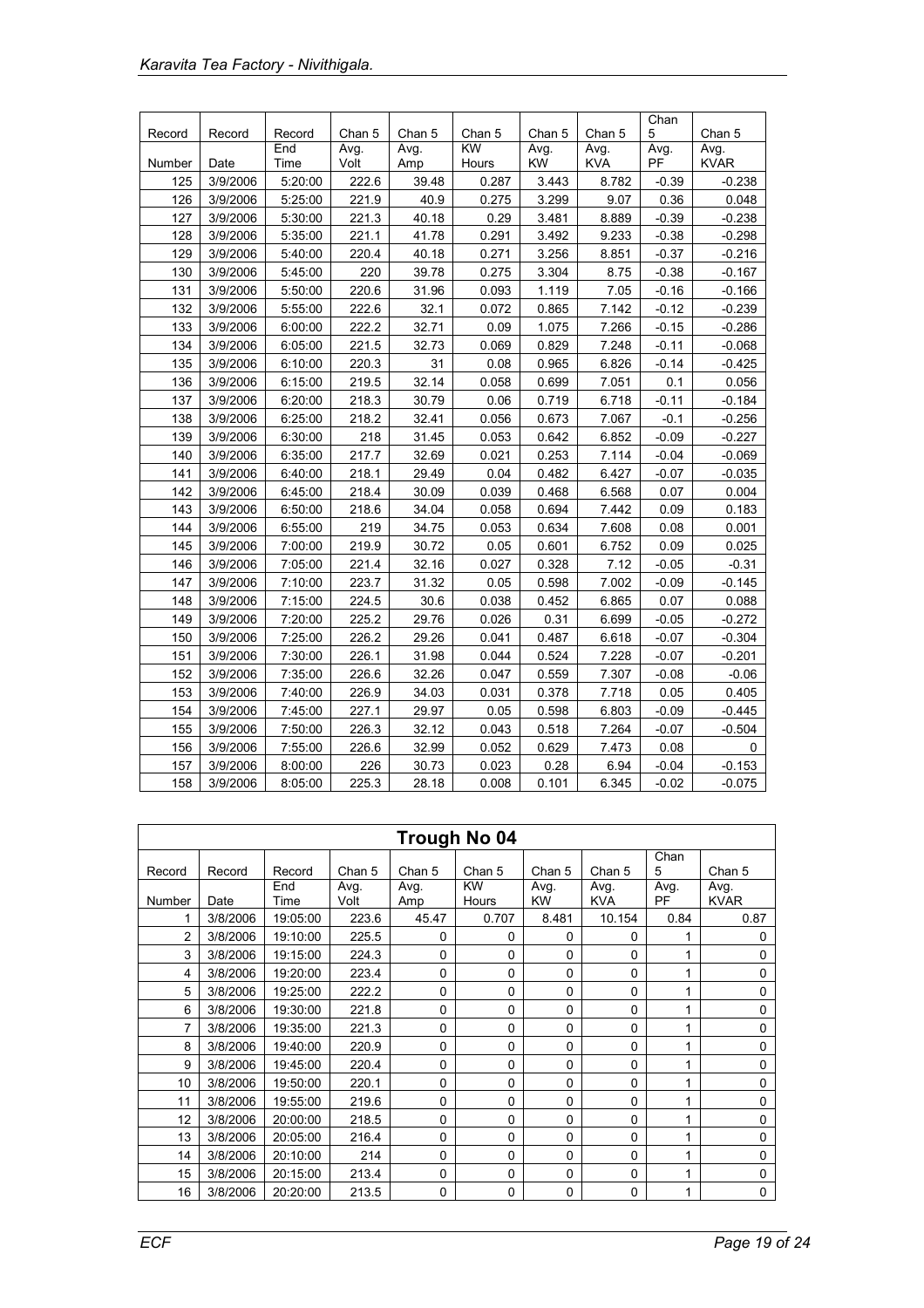|        |          |               |                |                |              |                |                | Chan         |                |
|--------|----------|---------------|----------------|----------------|--------------|----------------|----------------|--------------|----------------|
| Record | Record   | Record<br>End | Chan 5<br>Avg. | Chan 5<br>Avg. | Chan 5<br>KW | Chan 5<br>Avg. | Chan 5<br>Avg. | 5<br>Avg.    | Chan 5<br>Avg. |
| Number | Date     | Time          | Volt           | Amp            | Hours        | KW             | <b>KVA</b>     | PF           | <b>KVAR</b>    |
| 17     | 3/8/2006 | 20:25:00      | 213.4          | 0              | $\pmb{0}$    | $\mathbf 0$    | 0              | 1            | 0              |
| 18     | 3/8/2006 | 20:30:00      | 213.8          | 0              | 0            | 0              | 0              | 1            | 0              |
| 19     | 3/8/2006 | 20:35:00      | 213.5          | 0              | $\pmb{0}$    | $\mathsf 0$    | 0              | $\mathbf{1}$ | 0              |
| 20     | 3/8/2006 | 20:40:00      | 212.2          | 0              | $\pmb{0}$    | $\mathsf 0$    | 0              | 1            | 0              |
| 21     | 3/8/2006 | 20:45:00      | 212.5          | 0              | $\pmb{0}$    | $\mathsf 0$    | 0              | 1            | 0              |
| 22     | 3/8/2006 | 20:50:00      | 212.9          | 0              | $\mathbf 0$  | $\mathsf 0$    | 0              | 1            | 0              |
| 23     | 3/8/2006 | 20:55:00      | 213.6          | 0              | 0            | 0              | 0              | 1            | 0              |
| 24     | 3/8/2006 | 21:00:00      | 214.2          | 0              | 0            | 0              | 0              | 1            | 0              |
| 25     | 3/8/2006 | 21:05:00      | 212.5          | 0              | $\mathbf 0$  | 0              | 0              | 1            | 0              |
| 26     | 3/8/2006 | 21:10:00      | 213.3          | 0              | $\mathbf 0$  | 0              | 0              | 1            | 0              |
| 27     | 3/8/2006 | 21:15:00      | 214.7          | 0              | 0            | 0              | 0              | 1            | 0              |
| 28     | 3/8/2006 | 21:20:00      | 214.6          | 23.35          | 0.35         | 4.197          | 4.997          | 0.84         | 0.411          |
| 29     | 3/8/2006 | 21:25:00      | 214            | 53.21          | 0.847        | 10.162         | 11.39          | 0.89         | 1.258          |
| 30     | 3/8/2006 | 21:30:00      | 215.2          | 51.96          | 0.866        | 10.391         | 11.184         | 0.93         | 1.236          |
| 31     | 3/8/2006 | 21:35:00      | 215.8          | 52.19          | 0.859        | 10.308         | 11.262         | 0.92         | 1.124          |
| 32     | 3/8/2006 | 21:40:00      | 216.3          | 51.94          | 0.846        | 10.15          | 11.237         | 0.9          | 1.147          |
| 33     | 3/8/2006 | 21:45:00      | 216.2          | 52.87          | 0.863        | 10.354         | 11.434         | 0.91         | 1.066          |
| 34     | 3/8/2006 | 21:50:00      | 216.2          | 51.57          | 0.841        | 10.097         | 11.152         | 0.91         | 1.23           |
| 35     | 3/8/2006 | 21:55:00      | 219.2          | 50.96          | 0.841        | 10.096         | 11.172         | 0.9          | 1.048          |
| 36     | 3/8/2006 | 22:00:00      | 219.9          | 49.81          | 0.838        | 10.055         | 10.956         | 0.92         | 1.092          |
| 37     | 3/8/2006 | 22:05:00      | 220.6          | 50.99          | 0.836        | 10.038         | 11.248         | 0.89         | 1.128          |
| 38     | 3/8/2006 | 22:10:00      | 221.7          | 53.57          | 0.834        | 10.003         | 11.875         | 0.84         | 1.039          |
| 39     | 3/8/2006 | 22:15:00      | 221.9          | 50.85          | 0.833        | 9.994          | 11.285         | 0.89         | 1.108          |
| 40     | 3/8/2006 | 22:20:00      | 222.3          | 48.17          | 0.82         | 9.84           | 10.711         | 0.92         | 1.2            |
| 41     | 3/8/2006 | 22:25:00      | 223.6          | 49.5           | 0.827        | 9.929          | 11.068         | 0.9          | 1.139          |
| 42     | 3/8/2006 | 22:30:00      | 224.2          | 48.45          | 0.818        | 9.814          | 10.863         | 0.9          | 1.105          |
| 43     | 3/8/2006 | 22:35:00      | 225            | 49.58          | 0.821        | 9.851          | 11.159         | 0.88         | 1.029          |
| 44     | 3/8/2006 | 22:40:00      | 225.2          | 47.86          | 0.826        | 9.911          | 10.781         | 0.92         | 1.064          |
| 45     | 3/8/2006 | 22:45:00      | 224.5          | 48.18          | 0.806        | 9.669          | 10.816         | 0.89         | 1.055          |
| 46     | 3/8/2006 | 22:50:00      | 223.8          | 48.92          | 0.82         | 9.838          | 10.948         | 0.9          | 1.023          |
| 47     | 3/8/2006 | 22:55:00      | 223.8          | 48.64          | 0.818        | 9.811          | 10.89          | 0.9          | 1.074          |
| 48     | 3/8/2006 | 23:00:00      | 224.6          | 47.05          | 0.807        | 9.682          | 10.568         | 0.92         | 1.104          |
| 49     | 3/8/2006 | 23:05:00      | 225            | 47             | 0.813        | 9.75           | 10.574         | 0.92         | 1.053          |
| 50     | 3/8/2006 | 23:10:00      | 225.2          | 48.49          | 0.82         | 9.84           | 10.92          | 0.9          | 1.006          |
| 51     | 3/8/2006 | 23:15:00      | 224.8          | 47.68          | 0.797        | 9.567          | 10.72          | 0.89         | 1.103          |
| 52     | 3/8/2006 | 23:20:00      | 224.7          | 48.29          | 0.807        | 9.684          | 10.848         | 0.89         | 1.114          |
| 53     | 3/8/2006 | 23:25:00      | 225.1          | 47.92          | 0.811        | 9.738          | 10.79          | 0.9          | 1.096          |
| 54     | 3/8/2006 | 23:30:00      | 225.8          | 47.66          | 0.808        | 9.69           | 10.764         | 0.9          | 0.915          |
| 55     | 3/8/2006 | 23:35:00      | 226.4          | 47.63          | 0.807        | 9.686          | 10.785         | 0.9          | 1.15           |
| 56     | 3/8/2006 | 23:40:00      | 226.1          | 47.12          | 0.808        | 9.698          | 10.654         | 0.91         | 1.113          |
| 57     | 3/8/2006 | 23:45:00      | 226.4          | 46.71          | 0.798        | 9.58           | 10.575         | 0.91         | 1.082          |
| 58     | 3/8/2006 | 23:50:00      | 226.4          | 48.66          | 0.81         | 9.717          | 11.02          | 0.88         | 1.103          |
| 59     | 3/8/2006 | 23:55:00      | 226.9          | 47.42          | 0.804        | 9.645          | 10.761         | 0.9          | 1.094          |
| 60     | 3/9/2006 | 0:00:00       | 227            | 47.84          | 0.809        | 9.709          | 10.862         | 0.89         | 1.069          |
| 61     | 3/9/2006 | 0:05:00       | 227.2          | 47.36          | 0.791        | 9.492          | 10.761         | 0.88         | 1.068          |
| 62     | 3/9/2006 | 0:10:00       | 227.5          | 46.39          | 0.809        | 9.706          | 10.555         | 0.92         | 1.179          |
| 63     | 3/9/2006 | 0:15:00       | 227            | 48.3           | 0.818        | 9.812          | 10.963         | 0.89         | 1.184          |
| 64     | 3/9/2006 | 0:20:00       | 226.7          | 48.93          | 0.806        | 9.677          | 11.094         | 0.87         | 1.12           |
| 65     | 3/9/2006 | 0:25:00       | 226.3          | 48.07          | 0.806        | 9.67           | 10.88          | 0.89         | 0.943          |
| 66     | 3/9/2006 | 0:30:00       | 226.2          | 48.49          | 0.816        | 9.795          | 10.97          | 0.89         | 1.108          |
| 67     | 3/9/2006 | 0:35:00       | 225.8          | 48.69          | 0.803        | 9.642          | 10.997         | 0.88         | 1.208          |
| 68     | 3/9/2006 | 0:40:00       | 225.6          | 47.89          | 0.8          | 9.601          | 10.805         | 0.89         | 1.248          |
| 69     | 3/9/2006 | 0:45:00       | 225.1          | 47.92          | 0.806        | 9.669          | 10.788         | 0.9          | 1.153          |
| 70     | 3/9/2006 | 0:50:00       | 224.1          | 46.96          | 0.787        | 9.44           | 10.524         | 0.9          | 1.194          |
| 71     | 3/9/2006 | 0:55:00       | 224.2          | 48.37          | 0.807        | 9.679          | 10.844         | 0.89         | 1.208          |
| 72     | 3/9/2006 | 1:00:00       | 223.5          | 49.75          | 0.812        | 9.74           | 11.119         | 0.88         | 1.044          |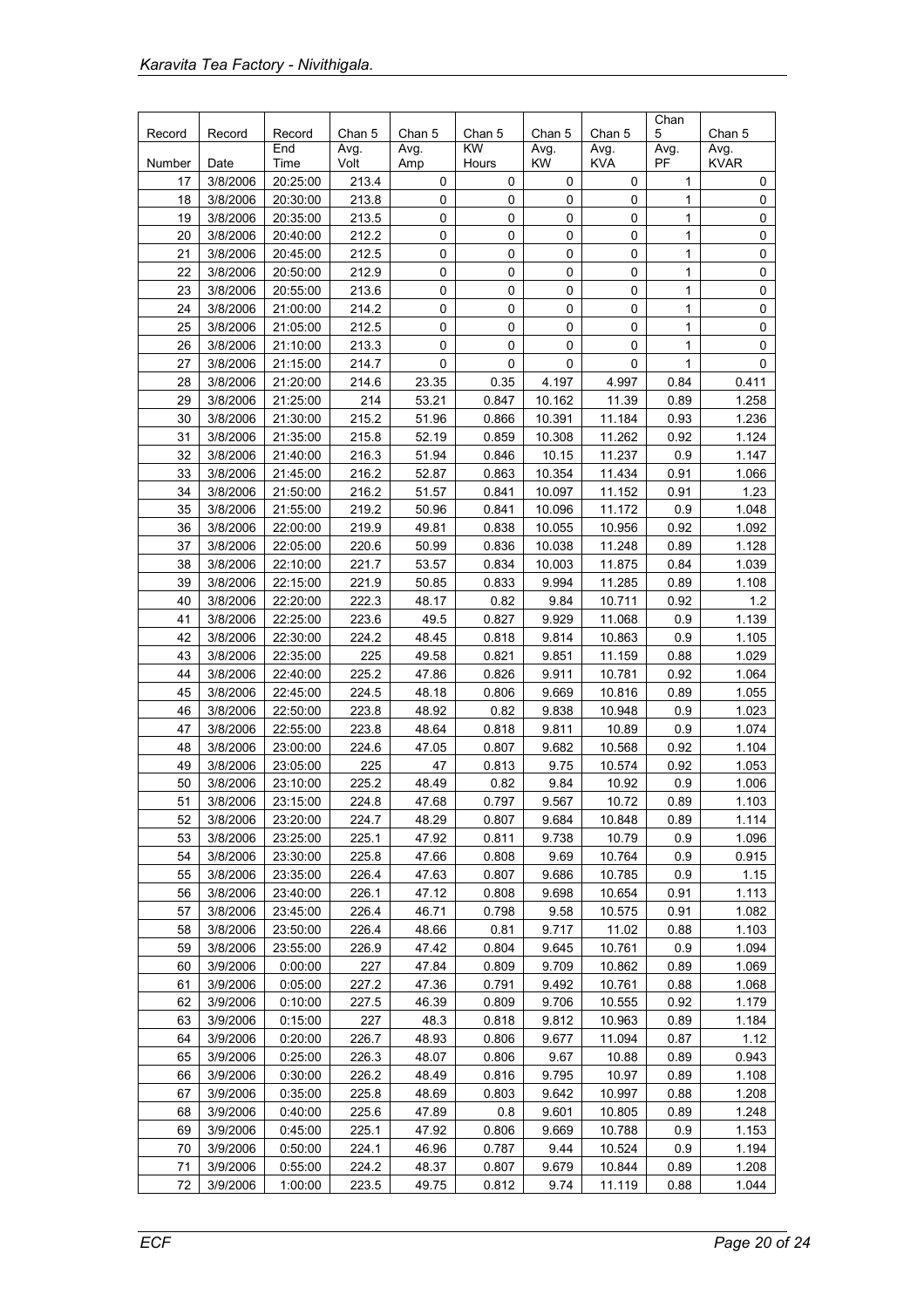|        |          |               |                |                |                     |                |                | Chan      |                |
|--------|----------|---------------|----------------|----------------|---------------------|----------------|----------------|-----------|----------------|
| Record | Record   | Record<br>End | Chan 5<br>Avg. | Chan 5<br>Avg. | Chan 5<br><b>KW</b> | Chan 5<br>Avg. | Chan 5<br>Avg. | 5<br>Avg. | Chan 5<br>Avg. |
| Number | Date     | Time          | Volt           | Amp            | Hours               | <b>KW</b>      | KVA            | PF        | <b>KVAR</b>    |
| 73     | 3/9/2006 | 1:05:00       | 223.8          | 48.85          | 0.809               | 9.711          | 10.934         | 0.89      | 1.192          |
| 74     | 3/9/2006 | 1:10:00       | 223.4          | 47.54          | 0.805               | 9.657          | 10.621         | 0.91      | 1.143          |
| 75     | 3/9/2006 | 1:15:00       | 223            | 48.43          | 0.809               | 9.707          | 10.805         | 0.9       | 1.109          |
| 76     | 3/9/2006 | 1:20:00       | 222.4          | 49.69          | 0.817               | 9.803          | 11.056         | 0.89      | 1.262          |
| 77     | 3/9/2006 | 1:25:00       | 222.9          | 47.38          | 0.796               | 9.556          | 10.562         | 0.9       | 0.968          |
| 78     | 3/9/2006 | 1:30:00       | 223            | 48.79          | 0.798               | 9.576          | 10.884         | 0.88      | 1.162          |
| 79     | 3/9/2006 | 1:35:00       | 223.1          | 49.65          | 0.809               | 9.713          | 11.08          | 0.88      | 1.24           |
| 80     | 3/9/2006 | 1:40:00       | 223.1          | 48.92          | 0.805               | 9.654          | 10.915         | 0.88      | 1.192          |
| 81     | 3/9/2006 | 1:45:00       | 223            | 48.47          | 0.81                | 9.715          | 10.812         | 0.9       | 1.049          |
| 82     | 3/9/2006 | 1:50:00       | 223.2          | 48.26          | 0.799               | 9.592          | 10.776         | 0.89      | 1.224          |
| 83     | 3/9/2006 | 1:55:00       | 222.9          | 47.95          | 0.811               | 9.734          | 10.692         | 0.91      | 1.19           |
| 84     | 3/9/2006 | 2:00:00       | 223.2          | 49.59          | 0.825               | 9.903          | 11.071         | 0.89      | 1.172          |
| 85     | 3/9/2006 | 2:05:00       | 223.5          | 47.87          | 0.804               | 9.648          | 10.7           | 0.9       | 1.228          |
| 86     | 3/9/2006 | 2:10:00       | 223.5          | 47.85          | 0.808               | 9.7            | 10.697         | 0.91      | 1.266          |
| 87     | 3/9/2006 | 2:15:00       | 223.7          | 48.29          | 0.822               | 9.867          | 10.803         | 0.91      | 1.272          |
| 88     | 3/9/2006 | 2:20:00       | 223.7          | 48.13          | 0.799               | 9.593          | 10.767         | 0.89      | 1.249          |
| 89     | 3/9/2006 | 2:25:00       | 223.9          | 47.77          | 0.808               | 9.702          | 10.698         | 0.91      | 1.177          |
| 90     | 3/9/2006 | 2:30:00       | 224.3          | 50.72          | 0.828               | 9.932          | 11.377         | 0.87      | 1.129          |
| 91     | 3/9/2006 | 2:35:00       | 224.3          | 49.34          | 0.816               | 9.788          | 11.069         | 0.88      | 1.116          |
| 92     | 3/9/2006 | 2:40:00       | 224.2          | 48.47          | 0.803               | 9.637          | 10.869         | 0.89      | 1.213          |
| 93     | 3/9/2006 | 2:45:00       | 224.4          | 46.41          | 0.775               | 9.304          | 10.417         | 0.89      | 0.878          |
| 94     | 3/9/2006 | 2:50:00       | 224.5          | 46.96          | 0.766               | 9.193          | 10.545         | 0.87      | 1.102          |
| 95     | 3/9/2006 | 2:55:00       | 224.8          | 44.31          | 0.742               | 8.905          | 9.961          | 0.89      | 0.992          |
| 96     | 3/9/2006 | 3:00:00       | 224.7          | 45.14          | 0.739               | 8.863          | 10.145         | 0.87      | 0.999          |
| 97     | 3/9/2006 | 3:05:00       | 225.9          | 41.86          | 0.708               | 8.49           | 9.461          | 0.9       | 0.697          |
| 98     | 3/9/2006 | 3:10:00       | 226            | 42.3           | 0.693               | 8.316          | 9.561          | 0.87      | 0.969          |
| 99     | 3/9/2006 | 3:15:00       | 226.3          | 25.88          | 0.411               | 4.93           | 5.849          | 0.84      | 0.335          |
| 100    | 3/9/2006 | 3:20:00       | 226.9          | 0              | 0                   | 0              | 0              | 1         | 0              |
| 101    | 3/9/2006 | 3:25:00       | 226.8          | $\pmb{0}$      | 0                   | $\mathbf 0$    | 0              | 1         | 0              |
| 102    | 3/9/2006 | 3:30:00       | 226.9          | 0              | 0                   | 0              | 0              | 1         | 0              |
| 103    | 3/9/2006 | 3:35:00       | 226.8          | 0              | 0                   | 0              | 0              | 1         | 0              |
| 104    | 3/9/2006 | 3:40:00       | 226.9          | 0              | 0                   | 0              | 0              | 1         | 0              |
| 105    | 3/9/2006 | 3:45:00       | 226.3          | 25.09          | 0.408               | 4.894          | 5.674          | 0.86      | 0.55           |
| 106    | 3/9/2006 | 3:50:00       | 225.7          | 39.83          | 0.657               | 7.888          | 8.992          | 0.88      | 0.567          |
| 107    | 3/9/2006 | 3:55:00       | 226            | 39.21          | 0.629               | 7.552          | 8.865          | 0.85      | 0.693          |
| 108    | 3/9/2006 | 4:00:00       | 226.2          | 38.09          | 0.632               | 7.589          | 8.615          | 0.88      | 0.574          |
| 109    | 3/9/2006 | 4:05:00       | 226.1          | 37.22          | 0.592               | 7.106          | 8.418          | 0.84      | 0.609          |
| 110    | 3/9/2006 | 4:10:00       | 226.1          | 35.49          | 0.572               | 6.862          | 8.025          | 0.86      | 0.315          |
| 111    | 3/9/2006 | 4:15:00       | 226            | 34.85          | 0.554               | 6.653          | 7.876          | 0.84      | 0.26           |
| 112    | 3/9/2006 | 4:20:00       | 226.1          | 35.41          | 0.531               | 6.372          | 8.01           | 0.8       | 0.35           |
| 113    | 3/9/2006 | 4:25:00       | 226            | 31.62          | 0.495               | 5.934          | 7.147          | 0.83      | 0.103          |
| 114    | 3/9/2006 | 4:30:00       | 226            | 30.93          | 0.492               | 5.907          | 6.992          | 0.84      | 0.248          |
| 115    | 3/9/2006 | 4:35:00       | 226.6          | 30.05          | 0.476               | 5.717          | 6.812          | 0.84      | 0.126          |
| 116    | 3/9/2006 | 4:40:00       | 226.7          | 29.41          | 0.442               | 5.306          | 6.668          | 0.8       | 0.109          |
| 117    | 3/9/2006 | 4:45:00       | 226.6          | 31.44          | 0.43                | 5.161          | 7.127          | $-0.72$   | $-0.19$        |
| 118    | 3/9/2006 | 4:50:00       | 226.5          | 29.81          | 0.413               | 4.953          | 6.755          | $-0.73$   | $-0.353$       |
| 119    | 3/9/2006 | 4:55:00       | 225.5          | 44.83          | 0.737               | 8.847          | 10.107         | 0.88      | 1.103          |
| 120    | 3/9/2006 | 5:00:00       | 224.3          | 49.21          | 0.84                | 10.077         | 11.041         | 0.91      | 1.064          |
| 121    | 3/9/2006 | 5:05:00       | 223.6          | 51.19          | 0.836               | 10.026         | 11.451         | 0.88      | 1.179          |
| 122    | 3/9/2006 | 5:10:00       | 223.1          | 49.42          | 0.838               | 10.058         | 11.028         | 0.91      | 1.185          |
| 123    | 3/9/2006 | 5:15:00       | 222.7          | 51.56          | 0.852               | 10.224         | 11.486         | 0.89      | 1.369          |
| 124    | 3/9/2006 | 5:20:00       | 222.5          | 49.28          | 0.842               | 10.106         | 10.968         | 0.92      | 1.128          |
| 125    | 3/9/2006 | 5:25:00       | 221.7          | 50.52          | 0.845               | 10.135         | 11.202         | 0.9       | 1.378          |
| 126    | 3/9/2006 | 5:30:00       | 221.5          | 51.33          | 0.848               | 10.173         | 11.369         | 0.89      | 1.252          |
| 127    | 3/9/2006 | 5:35:00       | 220.7          | 52.19          | 0.863               | 10.358         | 11.521         | 0.9       | 1.375          |
| 128    | 3/9/2006 | 5:40:00       | 220.3          | 52.81          | 0.862               | 10.34          | 11.635         | 0.89      | 1.495          |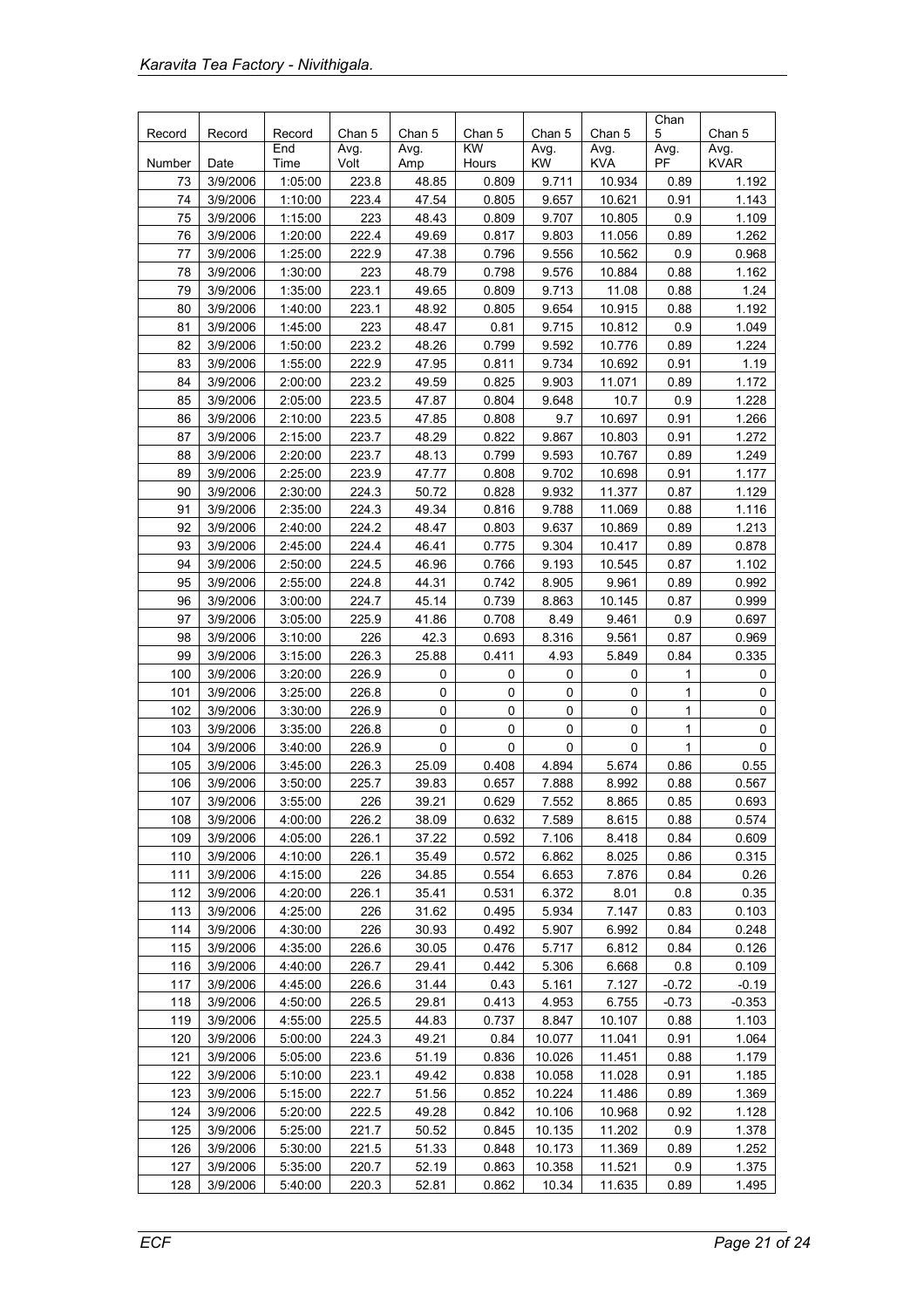|        |          |               |                |                |                     |                |                | Chan      |                |
|--------|----------|---------------|----------------|----------------|---------------------|----------------|----------------|-----------|----------------|
| Record | Record   | Record<br>End | Chan 5<br>Avg. | Chan 5<br>Avg. | Chan 5<br><b>KW</b> | Chan 5<br>Avg. | Chan 5<br>Avg. | 5<br>Avg. | Chan 5<br>Avg. |
| Number | Date     | Time          | Volt           | Amp            | Hours               | KW             | <b>KVA</b>     | <b>PF</b> | <b>KVAR</b>    |
| 129    | 3/9/2006 | 5:45:00       | 220            | 51.85          | 0.854               | 10.25          | 11.408         | 0.9       | 1.389          |
| 130    | 3/9/2006 | 5:50:00       | 220.3          | 23.86          | 0.358               | 4.292          | 5.255          | $-0.82$   | $-0.109$       |
| 131    | 3/9/2006 | 5:55:00       | 222.5          | 26.46          | 0.376               | 4.509          | 5.889          | $-0.77$   | $-0.196$       |
| 132    | 3/9/2006 | 6:00:00       | 221.6          | 26.83          | 0.349               | 4.189          | 5.951          | $-0.7$    | $-0.254$       |
| 133    | 3/9/2006 | 6:05:00       | 221.6          | 25.24          | 0.347               | 4.163          | 5.596          | $-0.74$   | $-0.252$       |
| 134    | 3/9/2006 | 6:10:00       | 220.3          | 24.54          | 0.329               | 3.953          | 5.409          | $-0.73$   | $-0.262$       |
| 135    | 3/9/2006 | 6:15:00       | 219.6          | 22.35          | 0.297               | 3.559          | 4.907          | $-0.73$   | $-0.137$       |
| 136    | 3/9/2006 | 6:20:00       | 218.5          | 22.01          | 0.287               | 3.442          | 4.811          | $-0.72$   | $-0.287$       |
| 137    | 3/9/2006 | 6:25:00       | 218.2          | 23.44          | 0.266               | 3.187          | 5.119          | $-0.62$   | $-0.2$         |
| 138    | 3/9/2006 | 6:30:00       | 218            | 24.83          | 0.275               | 3.306          | 5.417          | $-0.61$   | $-0.471$       |
| 139    | 3/9/2006 | 6:35:00       | 218            | 23.48          | 0.246               | 2.947          | 5.121          | $-0.58$   | $-0.348$       |
| 140    | 3/9/2006 | 6:40:00       | 218.2          | 23.74          | 0.241               | 2.894          | 5.186          | $-0.56$   | $-0.234$       |
| 141    | 3/9/2006 | 6:45:00       | 218.5          | 22.62          | 0.244               | 2.933          | 4.948          | $-0.59$   | $-0.248$       |
| 142    | 3/9/2006 | 6:50:00       | 218.7          | 21.5           | 0.222               | 2.659          | 4.704          | $-0.57$   | $-0.315$       |
| 143    | 3/9/2006 | 6:55:00       | 219            | 21.17          | 0.203               | 2.44           | 4.638          | $-0.53$   | $-0.319$       |
| 144    | 3/9/2006 | 7:00:00       | 220.1          | 21.42          | 0.205               | 2.457          | 4.717          | $-0.52$   | $-0.23$        |
| 145    | 3/9/2006 | 7:05:00       | 221.5          | 18.65          | 0.183               | 2.196          | 4.129          | $-0.53$   | $-0.319$       |
| 146    | 3/9/2006 | 7:10:00       | 223.9          | 17.38          | 0.164               | 1.971          | 3.894          | $-0.51$   | $-0.359$       |
| 147    | 3/9/2006 | 7:15:00       | 224.7          | 18.55          | 0.171               | 2.056          | 4.171          | $-0.49$   | $-0.274$       |
| 148    | 3/9/2006 | 7:20:00       | 225.3          | 17.03          | 0.154               | 1.843          | 3.847          | $-0.48$   | $-0.312$       |
| 149    | 3/9/2006 | 7:25:00       | 226.2          | 15.88          | 0.133               | 1.591          | 3.596          | $-0.44$   | $-0.156$       |
| 150    | 3/9/2006 | 7:30:00       | 226.5          | 12.74          | 0.146               | 1.753          | 2.885          | $-0.61$   | $-0.172$       |
| 151    | 3/9/2006 | 7:35:00       | 226.8          | 18.58          | 0.163               | 1.961          | 4.218          | $-0.46$   | $-0.202$       |
| 152    | 3/9/2006 | 7:40:00       | 227.1          | 13.85          | 0.148               | 1.775          | 3.149          | $-0.56$   | $-0.083$       |
| 153    | 3/9/2006 | 7:45:00       | 226.8          | 15.23          | 0.154               | 1.852          | 3.455          | $-0.54$   | $-0.092$       |
| 154    | 3/9/2006 | 7:50:00       | 226.7          | 16.98          | 0.148               | 1.778          | 3.852          | $-0.46$   | $-0.08$        |
| 155    | 3/9/2006 | 7:55:00       | 226.5          | 15.18          | 0.158               | 1.892          | 3.441          | $-0.55$   | $-0.193$       |
| 156    | 3/9/2006 | 8:00:00       | 226.1          | 16.68          | 0.164               | 1.972          | 3.781          | $-0.52$   | $-0.174$       |
| 157    | 3/9/2006 | 8:05:00       | 225.5          | 16.92          | 0.123               | 1.476          | 3.82           | $-0.39$   | $-0.137$       |
| 158    | 3/9/2006 | 8:10:00       | 226.2          | 17.16          | 0.142               | 1.709          | 3.889          | $-0.44$   | $-0.081$       |
| 159    | 3/9/2006 | 8:15:00       | 228.1          | 18.77          | 0.144               | 1.731          | 4.288          | $-0.4$    | $-0.17$        |
| 160    | 3/9/2006 | 8:20:00       | 182.4          | 12.35          | 0.093               | 1.113          | 2.821          | $-0.39$   | $-0.244$       |

# **2. Velocity at the Trough Inlet**

| Time     | <b>Average Velocity</b><br>$ms^{-1}$ |
|----------|--------------------------------------|
| No load  | 8.34                                 |
| 8.30 pm  | 7.29                                 |
| 10.30 pm | 6.79                                 |
| 12.30 pm | 7.99                                 |
| 2.30 am  | 10.62                                |
| 4.30 am  | 11.64                                |
| 6.30 am  | 11.50                                |

# **Trough No 01**